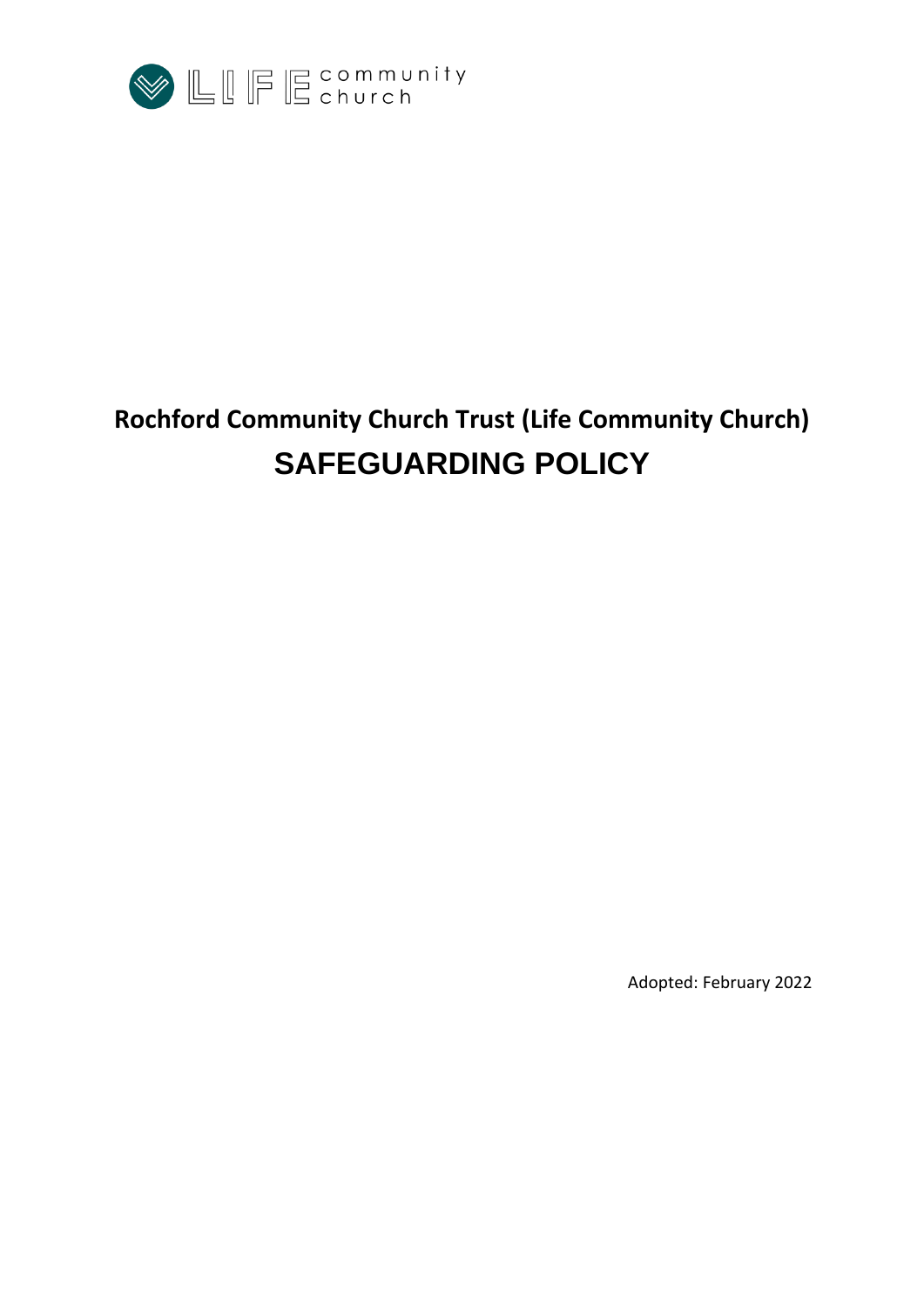

# **Contents**

|     | Section One - Organisation details                                          |  |
|-----|-----------------------------------------------------------------------------|--|
| 1.1 |                                                                             |  |
| 1.2 | Organisation description  Error! Bookmark not defined.                      |  |
| 1.3 |                                                                             |  |
|     |                                                                             |  |
| 2.1 |                                                                             |  |
| 2.2 | Safer recruitment  Error! Bookmark not defined.                             |  |
| 2.3 |                                                                             |  |
| 2.4 |                                                                             |  |
| 2.5 |                                                                             |  |
|     |                                                                             |  |
| 3.1 |                                                                             |  |
|     |                                                                             |  |
|     |                                                                             |  |
|     |                                                                             |  |
|     |                                                                             |  |
|     |                                                                             |  |
|     |                                                                             |  |
|     |                                                                             |  |
|     |                                                                             |  |
|     |                                                                             |  |
|     |                                                                             |  |
|     | Appendix<br>2. Definitions of child and adult with care and support needs14 |  |
|     |                                                                             |  |
|     | 6. LCC Trust Safeguarding policy roles & responsibilities19                 |  |
|     |                                                                             |  |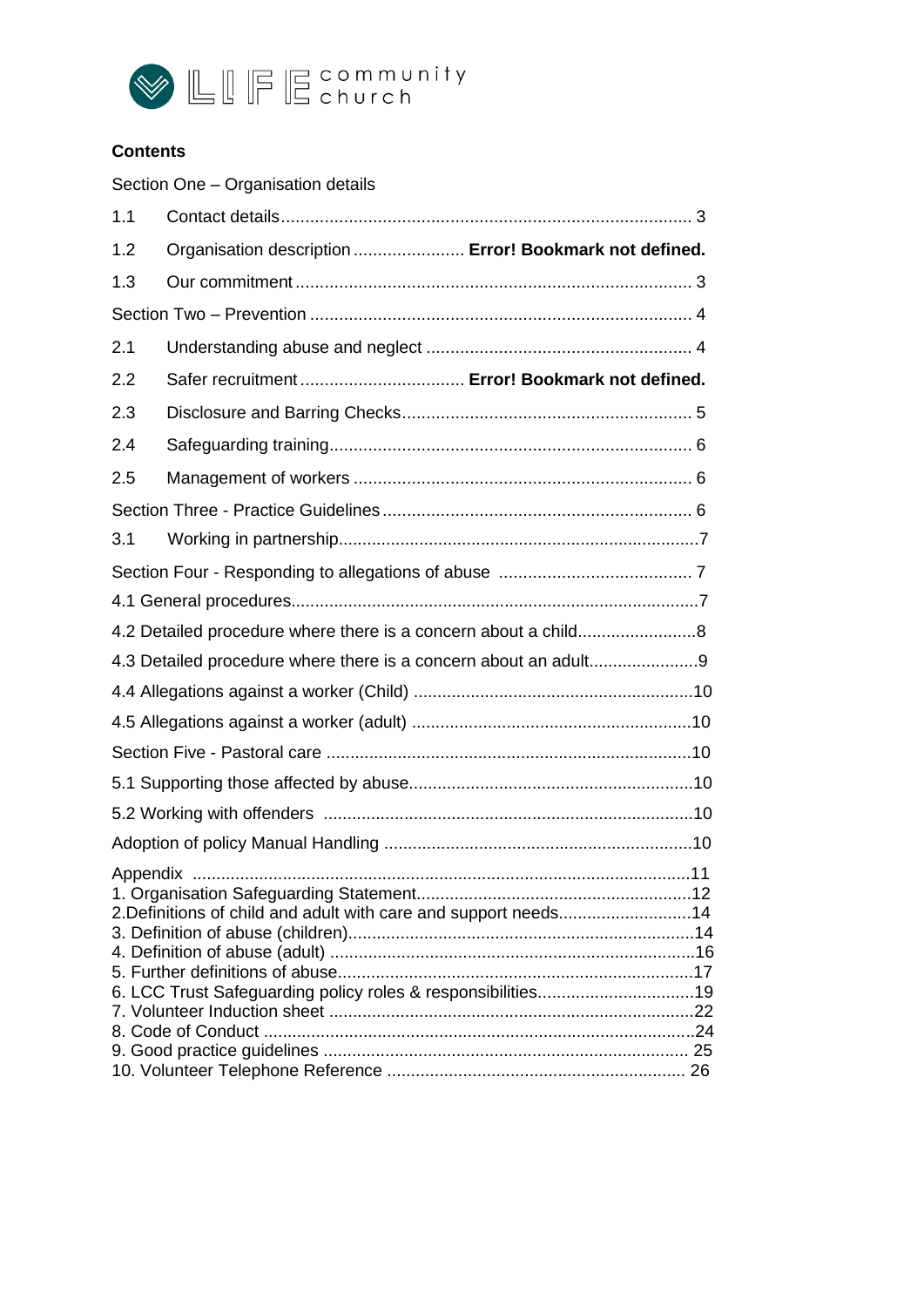

## **Section 1 - Details of the place of worship/organisation**

**1.1 Contact Details:** Life Community Church (LCC), a working name of Rochford Community Church Trust

**Address we usually meet at:** Life House, Fambridge Road, Ashingdon, SS4 3LN

**Email address:** lifecc.online@outlook.com

Senior Leader Name: Simon Ford

Senior Leader Contact: simon.lifecc@outlook.com

Safeguarding Coordinator Name: Simon Ford

Safeguarding Coordinator Contact details: safeguarding.ccr@outlook.com, 07534 904488

#### **Charity Number:** 1077877 **Company Number:** 3769768

**Insurance Company:** Congregational with public liability cover of £10 million.

### **1.2 Organisation description**

We are a Community Church involved in our local community in various ways and offer a number of meetings throughout the week. Some meetings are held virtually, on Zoom or Youtube live streams whilst others are held in the community. The church has Life House which consists of a main hall, smaller rooms and a large outdoor space where a number of gatherings and groups run. We also meet regularly as small groups in a number of church members' homes. Occasionally we meet in other local church buildings and community halls. The meetings vary in terms of focus, some are All age services, others are specifically for prayer or social events. There are weekly groups for children and youth with age appropriate activities, with Christian content.

#### **Children and Youth groups:**

**Life Kids:** Groups for children run on most Sunday mornings and Ignite for 9 - 13 year olds (School years 5 - 8) runs on Monday evenings.

**Life Youth:** for 13 - 18+ year olds runs on Monday evenings, Thursday evenings and also meets at other times and often with other youth groups.

# **1.3 Our commitment**

As the Organisation (this term refers to the Leadership and the Trustees), we recognize the need to provide a safe and caring environment for children, young people and adults with care and support needs. We acknowledge that children, young people and adults with care and support needs can be the victims of physical, sexual and emotional abuse and neglect. We accept the UN Universal Declaration of Human Rights and the International Covenant of Human Rights, which states that everyone is entitled to "all the rights and freedoms set forth therein, without distinction of any kind, such as race, colour, sex, language, religion, political or other opinion, national or social origin, property, birth or other status". We also concur with the Convention on the Rights of the Child, which states that children should be able to develop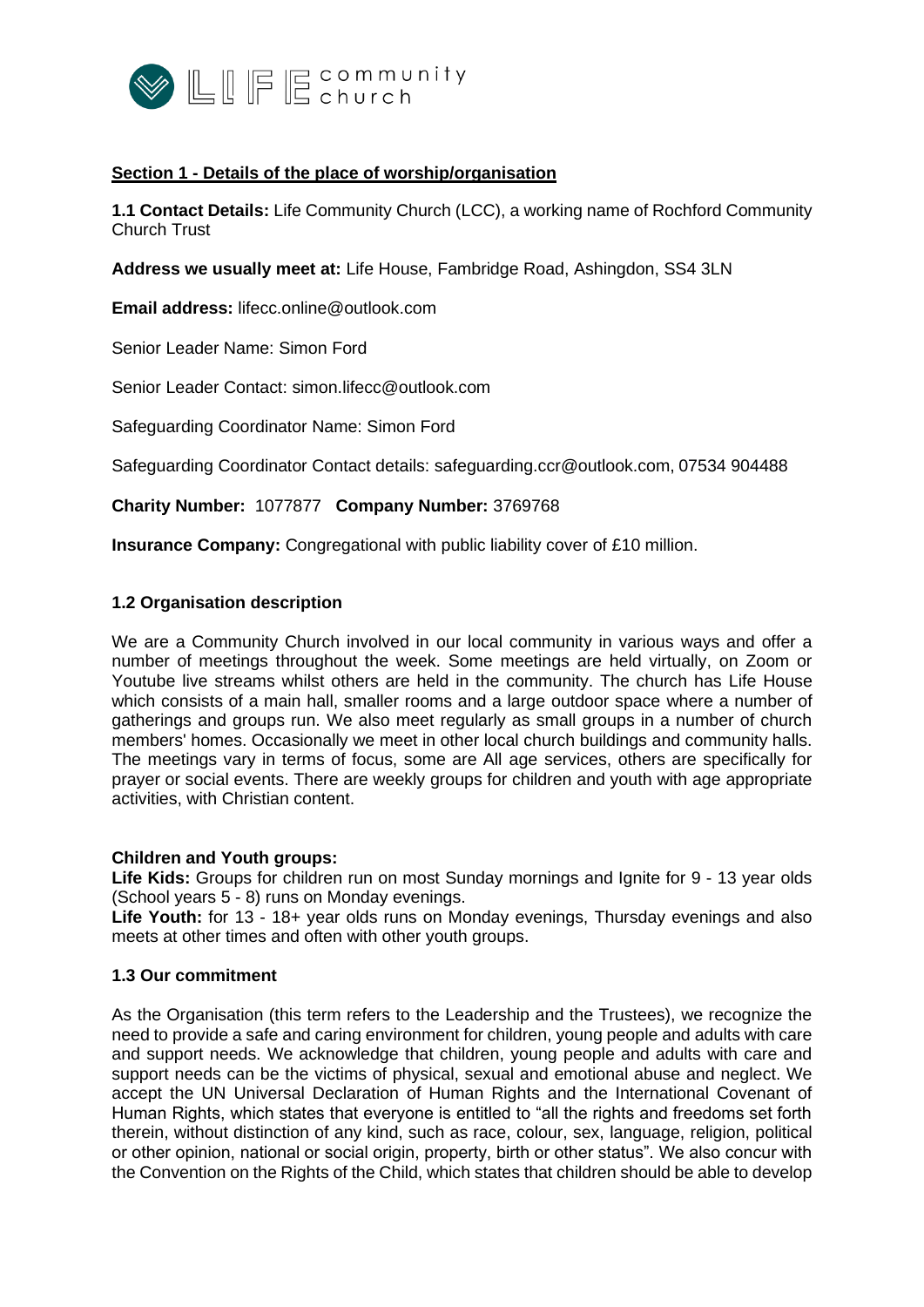

their full potential, free from hunger and want, neglect and abuse. They have a right, to be protected from "all forms of physical or mental violence, injury or abuse, neglect or negligent treatment or exploitation, including sexual abuse, while in the care of parent(s), legal guardian(s), or any other person who has care of the child." As the Organisation, we have therefore adopted the procedures set out in this safeguarding policy in accordance with statutory guidance. We are committed to build constructive links with statutory and voluntary agencies involved in safeguarding.

The policy and attached practice guidelines are based on the ten **Safe and Secure**  safeguarding standards published by thirtyone:eight (Formally Churches' Child Protection Advisory Service) and prepared in consultation with them.

The Organisation undertakes to:

- endorse and follow all national and local safeguarding legislation and procedures, in addition to the international conventions outlined above.
- provide on-going safeguarding training for all its workers and will regularly review the operational guidelines attached.
- ensure that the premises meet the requirements of the Equality Act 2010 and all other relevant legislation, and that it is welcoming and inclusive.
- support the Safeguarding Coordinator(s) in their work and in any action they may need to take in order to protect children and adults with care and support needs.

# **Section 2 - Prevention**

#### **2.1 Understanding abuse and neglect**

Defining child abuse or abuse against an adult is a difficult and complex issue. A person may abuse by inflicting harm or failing to prevent harm. Children and adults in need of protection may be abused within a family, an institution or a community setting. Very often the abuser is known or in a trusted relationship with the child or adult.

In order to safeguard those in our places of worship and organisations we adhere to the UN Convention on the Rights of the Child and have as our starting point as a definition of abuse, Article 19:

*1. States Parties shall take all appropriate legislative, administrative, social and educational measures to protect the child from all forms of physical or mental violence, injury or abuse, neglect or negligent treatment, maltreatment or exploitation, including sexual abuse, while in the care of parent(s), legal guardian(s) or any other person who has the care of the child.* 

*2. Such protective measures should, as appropriate, include effective procedures for the establishment of social programmes to provide necessary support for the child and for those who have the care of the child, as well as for other forms of prevention and for identification, reporting, referral, investigation, treatment and follow-up of instances of child maltreatment described heretofore, and, as appropriate, for judicial involvement.* 

Also for adults the UN Universal Declaration of Human Rights with particular reference to Article 5: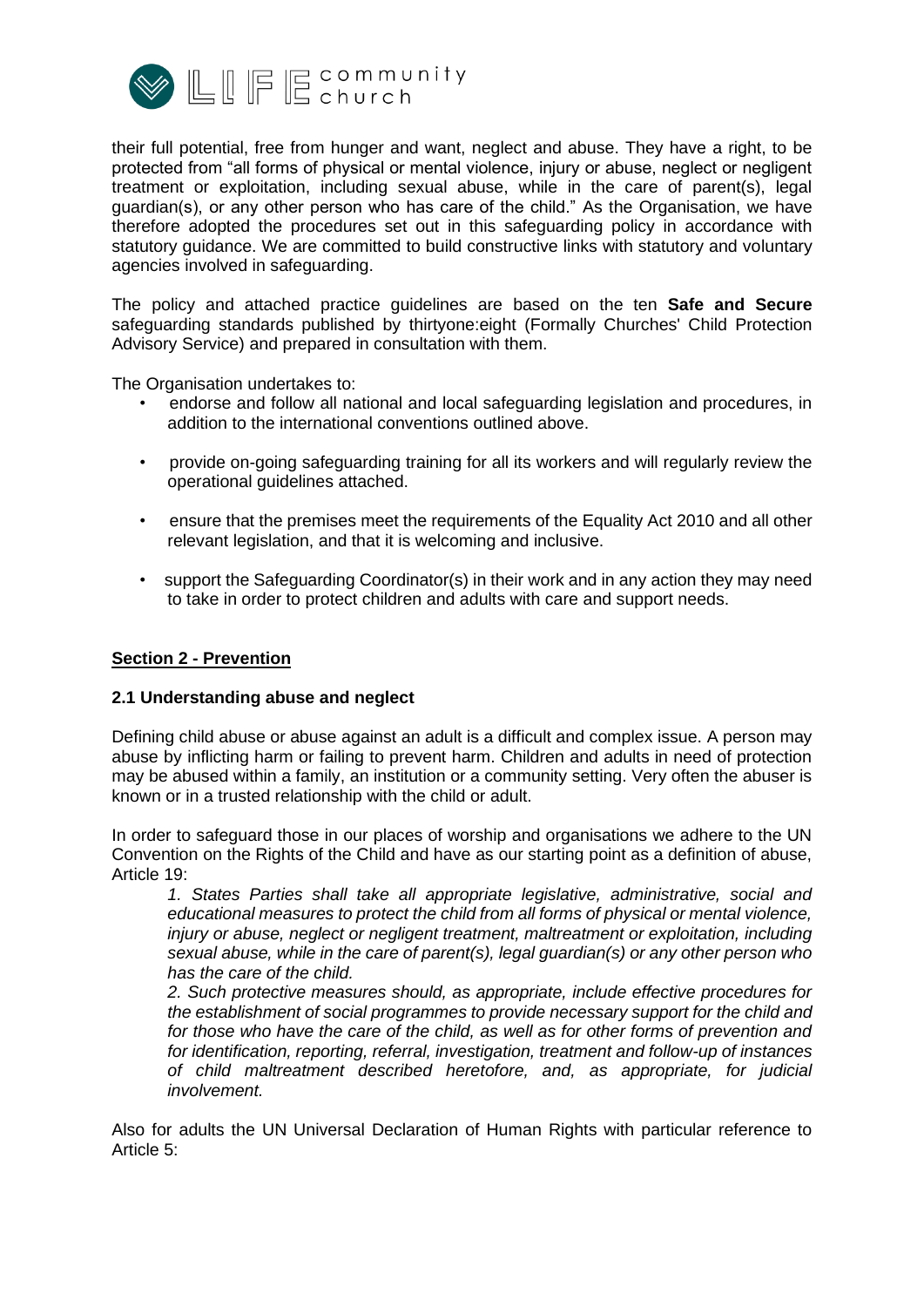

*No one shall be subjected to torture or to cruel, inhuman or degrading treatment or punishment.*

Detailed definitions, and signs and indicators of abuse, as well as how to respond to a disclosure of abuse, are included here in our policy appendices.

# **2.2 Safer recruitment**

Within the Trust, there are a variety of workers with roles and responsibilities which bring them into contact with children and adults with care and support needs. In order to minimise the risk to those who are the most vulnerable, it is important that these persons are appointed with due care. Such workers include:

• Those with overall responsibility for safeguarding, including Trustees and the Leadership Team.

Those with specific safeguarding roles.

• Children's and youth workers, pastoral workers, small group leaders and some community workers.

• Drivers of children and adults with care and support needs where this is on behalf of the Trust rather than by private arrangement with the family.

The following procedure and checks are in place for volunteer applications;

- Been an active member of Life Community Church for at least 6 months
- One telephone reference undertaken, using the reference form. See appendix 10
- An informal interview is conducted, including a discussion about safeguarding
- A disclosure and barring check has been completed where necessary (we will comply with Code of Practice requirements concerning the fair treatment of applicants and the handling of information)
- Read the Safeguarding Policy and knows how to report a concern
- Completed Safeguarding training, alongside other training where relevant
- A probationary period

A volunteer induction sheet for each applicant will monitor this process. (See appendix 7.) This sheet will be monitored by the Youth Leader/Recruiter and overseen by the Safeguarding Coordinator.

In the case of 'one-off' volunteers at, for example, day outings or special events, these measures will not be needed provided that the volunteer is not left unsupervised with children, young people and adults with care and support needs.

In the case of salaried church workers directly involved with children, young people and adults with care and support needs, in addition to the above procedures the following measures will also be put in place:

- There is a written job description/ person specification for the post
- Those applying have completed an application form and a self-declaration form
- Those short-listed have been formally interviewed
- Qualifications where relevant have been verified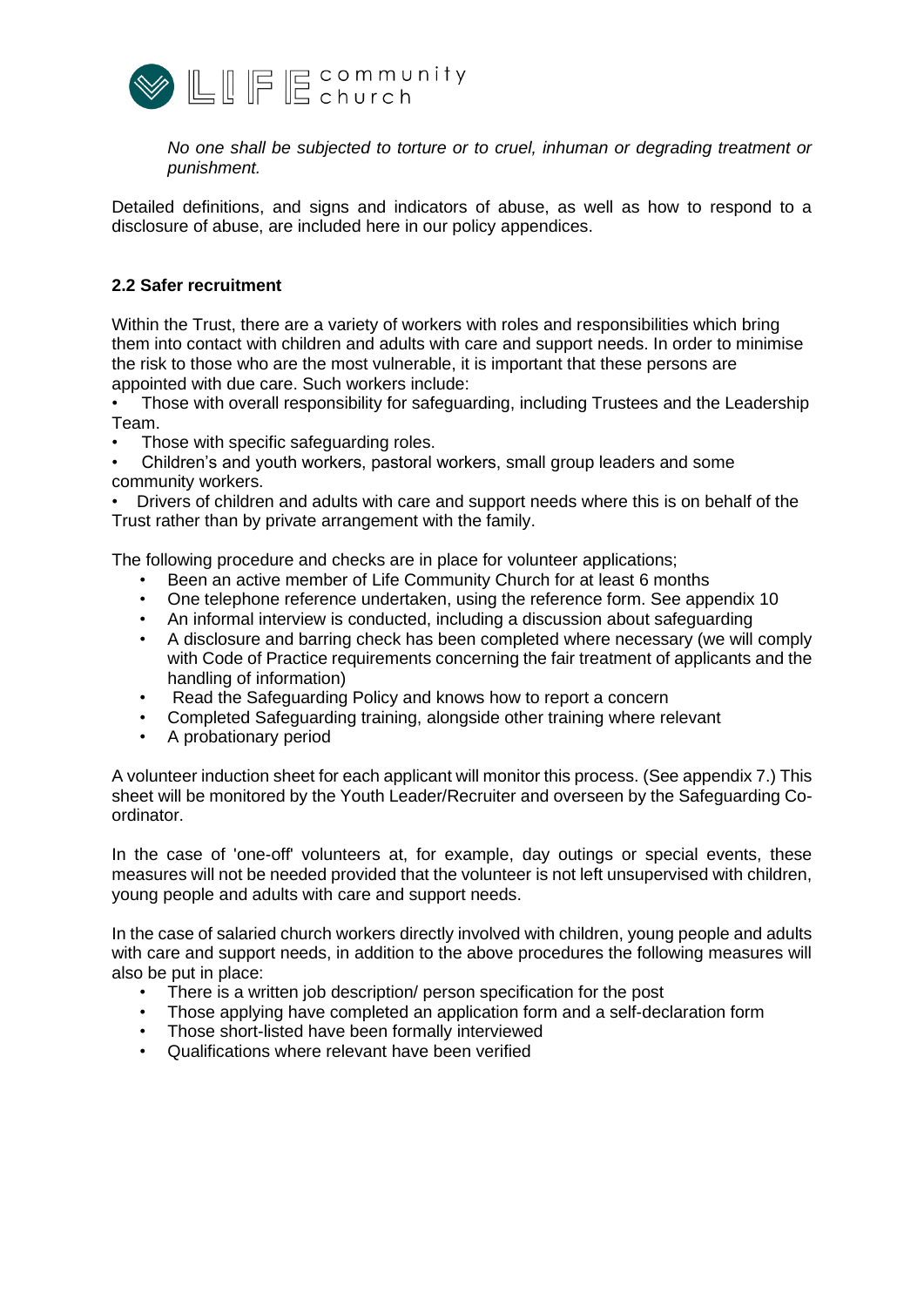

# **2.3 Disclosure and Barring Check**

All workers as outlined above shall undergo criminal records checks. This will 'root out' some inappropriate persons and will deter others from applying. Furthermore it is a measure now expected by the general public and one required by the Charity Commission.

Checks should be made prior to taking up a post. Rechecks should be made periodically thereafter, normally every three years unless circumstances (including legislation) require a shorter interval.

A Recruiter and one or more deputies shall be appointed to oversee DBS checks. Recruiters will need to be approved by an 'umbrella body' through which the checks will be facilitated. They will determine the level of checks required and will make decisions, based upon the information disclosed, as to the suitability of a person for a post. When necessary, in conjunction with the Safeguarding Co-ordinator, they will determine any restrictions which may be necessary. Recruiters may have access to confidential information which cannot generally be disclosed.

All DBS information shall be stored in accordance with the Trust's policies.

#### **2.4 Safeguarding training**

The Organisation is committed to on-going safeguarding training and development opportunities for all workers, developing a culture of awareness of safeguarding issues to help protect everyone. All our workers will receive induction training and undertake recognised safeguarding training on a regular basis. Workers must understand how they may work safely with children and adults with care and support needs and what action they must take if they suspect abuse.

The Organisation will also ensure that children and adults with care and support needs are provided with information on where to get help and advice in relation to abuse, discrimination, bullying or any other matter where they have a concern.

#### **2.5 Management of Workers – Codes of Conduct**

As an Organisation we are committed to supporting all workers and ensuring they receive support and supervision. All workers have been issued with a code of conduct towards children, young people and adults with care and support needs. (See appendix 8)

# **Section 3 - Practice Guidelines**

As an organisation working with children, young people and adults with care and support needs we wish to operate and promote good working practice. This will enable workers to run activities safely, develop good relationships and minimise the risk of false or unfounded accusation.

As well as a general code of conduct for workers we also have good practice guidelines, a copy of which can be found as appendix 9, page 26 of this policy.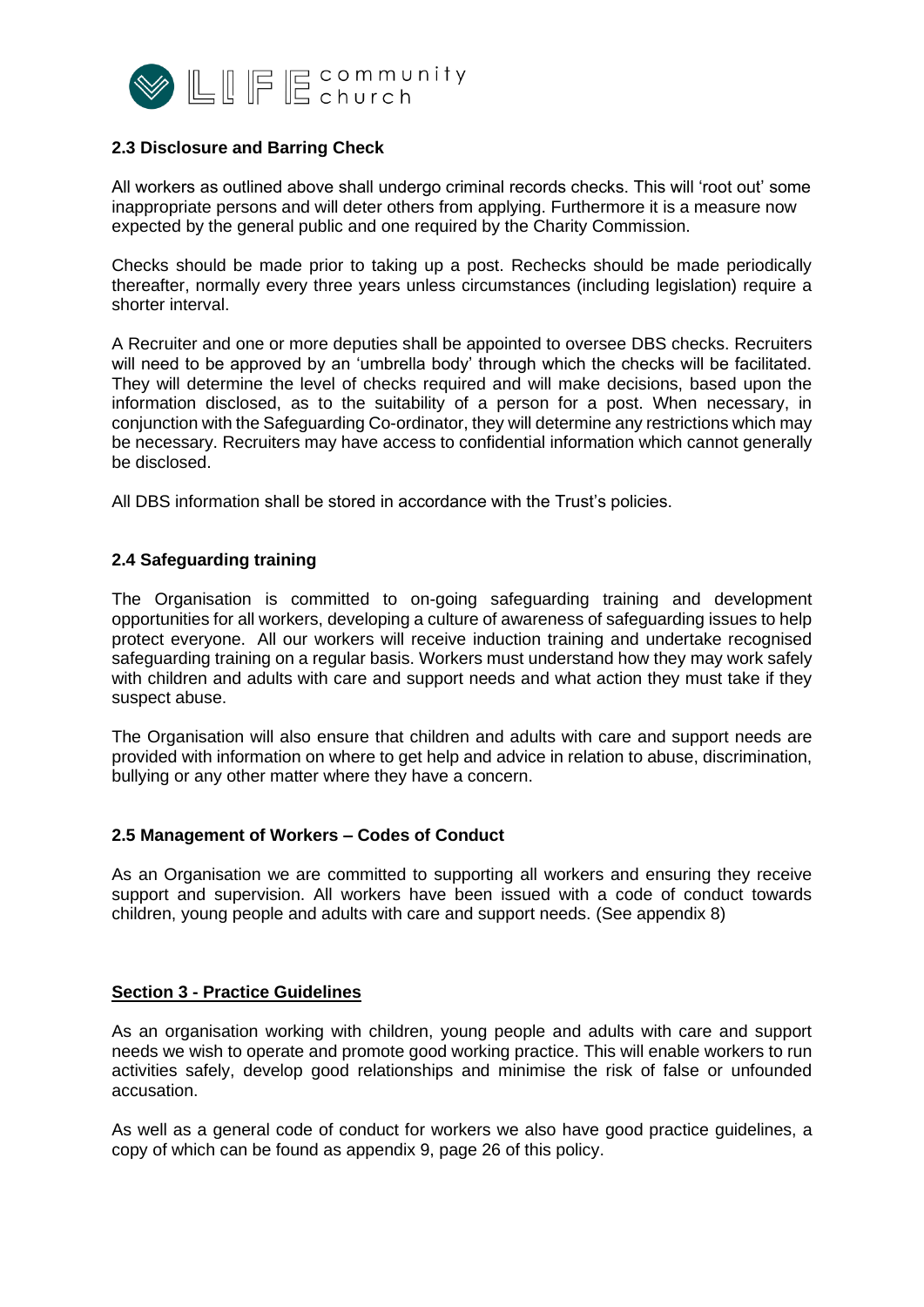

# **3.1 Working in Partnership**

The diversity of organisations and settings means there can be great variation in practice when it comes to safeguarding children, young people and adults. This can be because of cultural tradition, belief and religious practice or understanding, for example, of what constitutes abuse.

We therefore have clear guidelines in regards to our expectations of those with whom we work in partnership. We will discuss with all partners our safeguarding expectations and have a partnership agreement for safeguarding. It is also our expectation that any organisation using our premises, as part of the letting agreement will have their own policy that meets the organisation's safeguarding standards.

We believe good communication is essential in promoting safeguarding, both to those we wish to protect, to everyone involved in working with children and adults and to all those with whom we work in partnership. This safeguarding policy is just one means of promoting safeguarding.

# **Section 4 - Responding to allegations of abuse**

#### **4.1 General procedure**

Under no circumstances should a volunteer or worker carry out their own investigation into an allegation or suspicion of abuse. Follow procedures as below:

- The worker or volunteer should make a report of the concern
- The person in receipt of allegations or suspicions of abuse should report concerns as soon as possible to:
	- **Name:** Simon Ford (hereafter the "Safeguarding Co-ordinator")
	- **Tel:** 07534 904488
	- **Email:** safeguarding.ccr@outlook.com
	- The above is nominated by the Leadership to act on their behalf in dealing with the allegation or suspicion of neglect or abuse, including referring the matter on to the statutory authorities.
- In the absence of the Safeguarding Co-ordinator or, if the suspicions in any way involve the Safeguarding Co-ordinator, then the report should be made to: **Name:** Matthew Klaushofer (hereafter the "Deputy") **Tel:** 07963 962046

If the suspicions implicate both the Safeguarding Co-ordinator and the Deputy, then the report should be made in the first instance to: **thirtyone:eight** PO Box 133, Swanley, Kent, BR8 7UQ. Tel: 0303 003 1111 [info@thirtyoneeight.org](mailto:info@thirtyoneeight.org) [www.thirtyoneeight.org](http://www.thirtyoneeight.org/)

Alternatively contact Social Services or the police.

• The Safeguarding Co-ordinator should contact the appropriate agency or they may first ring the thirtyone:eight helpline for advice. They should then contact social services in the area the child or adult lives.

**Name of local authority:** Essex County Council **Children's Social Services** Essex Safeguarding Children Board **Tel:** General enquires 0333 013 8936 Reporting a concern 0345 603 7627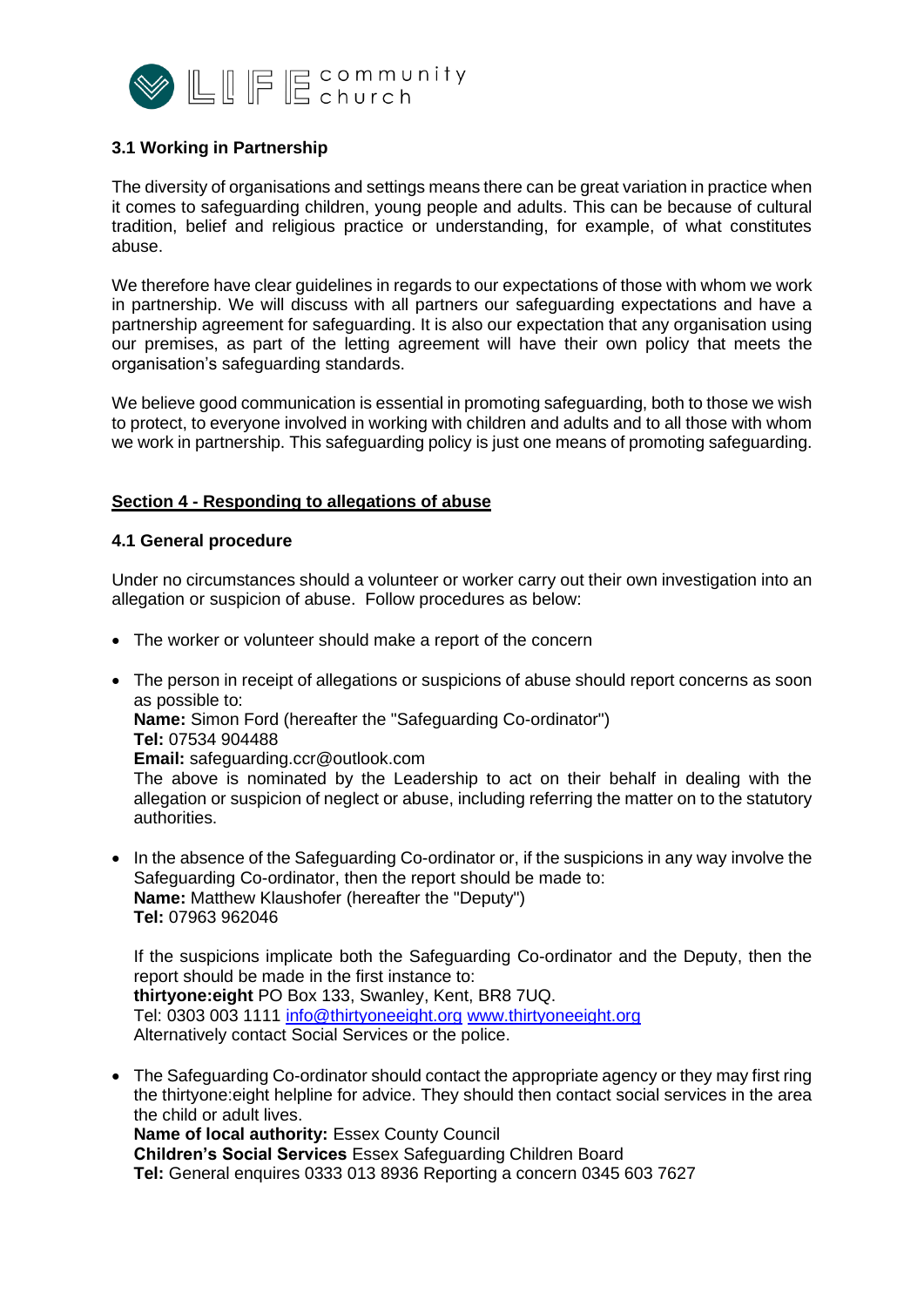

**Out of hours Tel:** 0345 606 1212 **Website Address:** www.escb.co.uk

**Adult Social Services** Essex Safeguarding Adults Board **Tel:** General 03330 131 019 Reporting a concern 0345 6037630 **Out of hours [Tel:](tel:0345)** 0345 606 1212 **Website Address:** www.essexsab.org.uk

# **Police Protection Team Tel:**

- The Safeguarding Co-ordinator may need to inform others depending on the circumstances and/or nature of the concern
	- Chair or trustee responsible for safeguarding who may need to liaise with the insurance company or the charity commission to report a serious incident.
	- Designated officer or LADO (Local Authority Designated Officer) if the allegation concerns a worker or volunteer working with someone under 18.
- Suspicions must not be discussed with anyone other than those nominated above. A written record of the concerns should be made in accordance with these procedures and kept in a secure place.
- Whilst allegations or suspicions of abuse will normally be reported to the Safeguarding Coordinator, the absence of the Safeguarding Co-ordinator or Deputy should not delay referral to Social Services, the Police or taking advice from thirtyone:eight.
- The Leadership will support the Safeguarding Co-ordinator/Deputy in their role and accept that any information they may have in their possession will be shared in a strictly limited way on a need to know basis.
- It is, of course, the right of any individual as a citizen to make a direct referral to the safeguarding agencies or seek advice from thirtyone:eight, although the Leadership hope that members of the place of worship / organisation will use this procedure. If, however, the individual with the concern feels that the Safeguarding Co-ordinator/Deputy has not responded appropriately, or where they have a disagreement with the Safeguarding Coordinator(s) as to the appropriateness of a referral they are free to contact an outside agency direct. We hope by making this statement that the Leadership demonstrate its commitment to effective safeguarding and the protection of all those who are vulnerable.

The role of the safeguarding co-ordinator/ deputy is to collate and clarify the precise details of the allegation or suspicion and pass this information on to statutory agencies who have a legal duty to investigate.

# **4.2 Detailed procedures where there is a concern about a child:**

#### **Allegations of physical injury, neglect or emotional abuse.**

If a child has a physical injury, a symptom of neglect or where there are concerns about emotional abuse, the Safeguarding Co-ordinator/Deputy will:

- Contact Children's Social Services (or thirtyone:eight) for advice in cases of deliberate injury, if concerned about a child's safety or if a child is afraid to return home.
- Not tell the parents or carers unless advised to do so, having contacted Children's Social Services.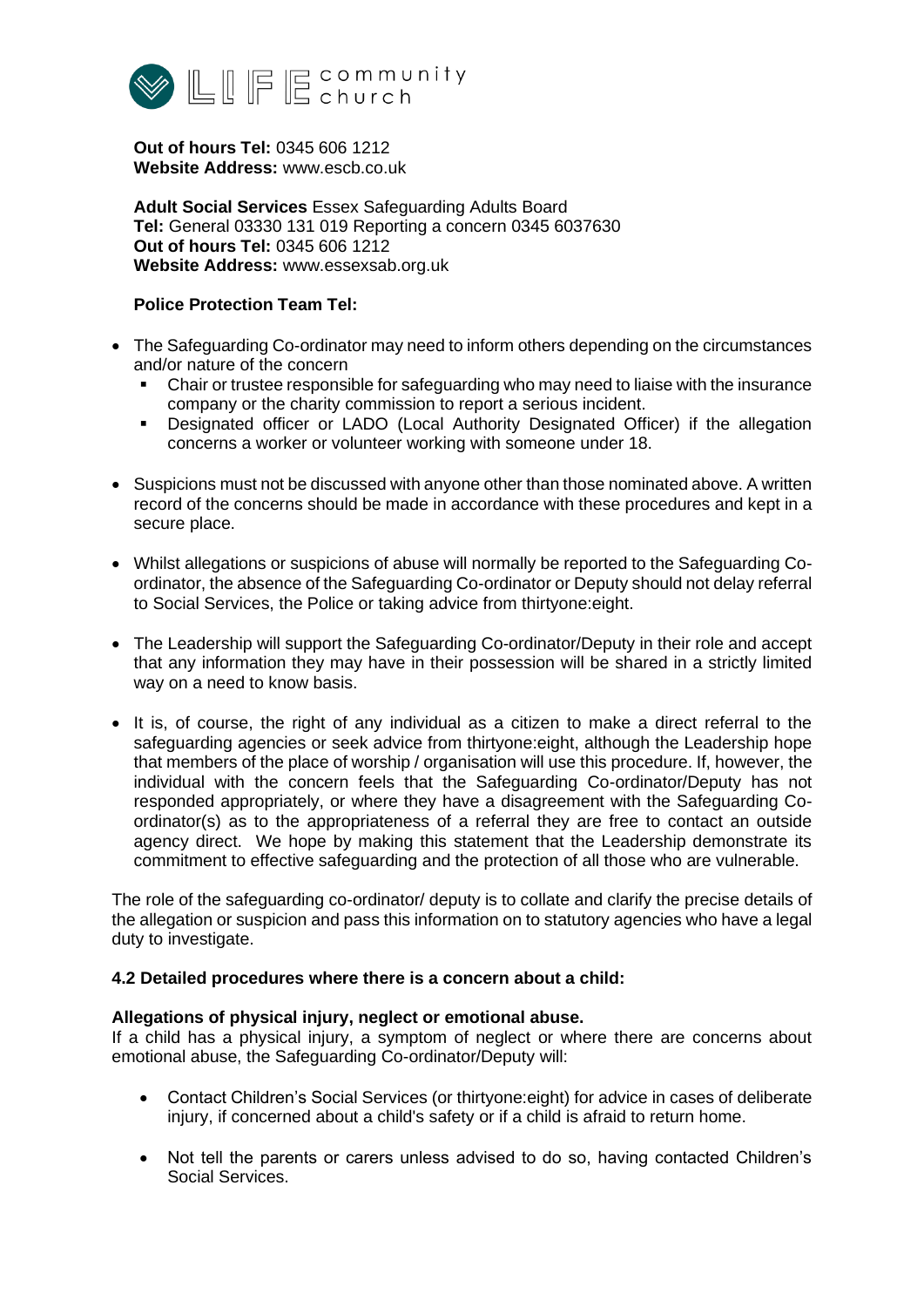

- Seek medical help if needed urgently, informing the doctor of any suspicions.
- For lesser concerns, (e.g. poor parenting), encourage parent/carer to seek help, but not if this places the child at risk of significant harm.
- Where the parent/carer is unwilling to seek help, offer to accompany them. In cases of real concern, if they still fail to act, contact Children's Social Services direct for advice.
- Seek and follow advice given by thirtyone:eight (who will confirm their advice in writing) if unsure whether or not to refer a case to Children's Social Services.

#### **Allegations of sexual abuse**

In the event of allegations or suspicions of sexual abuse, the Safeguarding Coordinator/Deputy will:

- Contact the Children's Social Services Department Duty Social Worker for children and families or Police Child Protection Team direct. They will NOT speak to the parent/carer or anyone else.
- Seek and follow the advice given by thirtyone:eight if for any reason they are unsure whether or not to contact Children's Social Services/Police. Thirtyone:eight will confirm its advice in writing for future reference.

**4.3 Detailed procedures where there is a concern that an adult is in need of protection:** (Suspicions or allegations of abuse or harm including; physical, sexual, organisational, financial, discriminatory, neglect, self-neglect, forced marriage, modern slavery, domestic abuse.)

If there is concern about any of the above, Safeguarding Co-ordinator/Deputy will:

- Contact the Adult Social Care Team who have responsibility under the Care Act 2014 to investigate allegations of abuse. Alternatively thirtyone:eight can be contacted for advice.
- If the adult is in immediate danger or has sustained a serious injury contact the Emergency Services, informing them of any suspicions.

If there is a concern regarding spiritual abuse, Safeguarding Co-ordinator will:

- Identify support services for the victim i.e. counselling or other pastoral support
- Contact thirtyone:eight and in discussion with them will consider appropriate action with regards to the scale of the concern.

### **4.4 Allegations of abuse against a person who works with children/young people**

If an accusation is made against a worker (whether a volunteer or paid member of staff) whilst following the procedure outlined above, the Safeguarding Co-ordinator, in accordance with Local Safeguarding Children Board (LSCB) procedures will:

• Liaise with Children's Social Services in regards to the suspension of the worker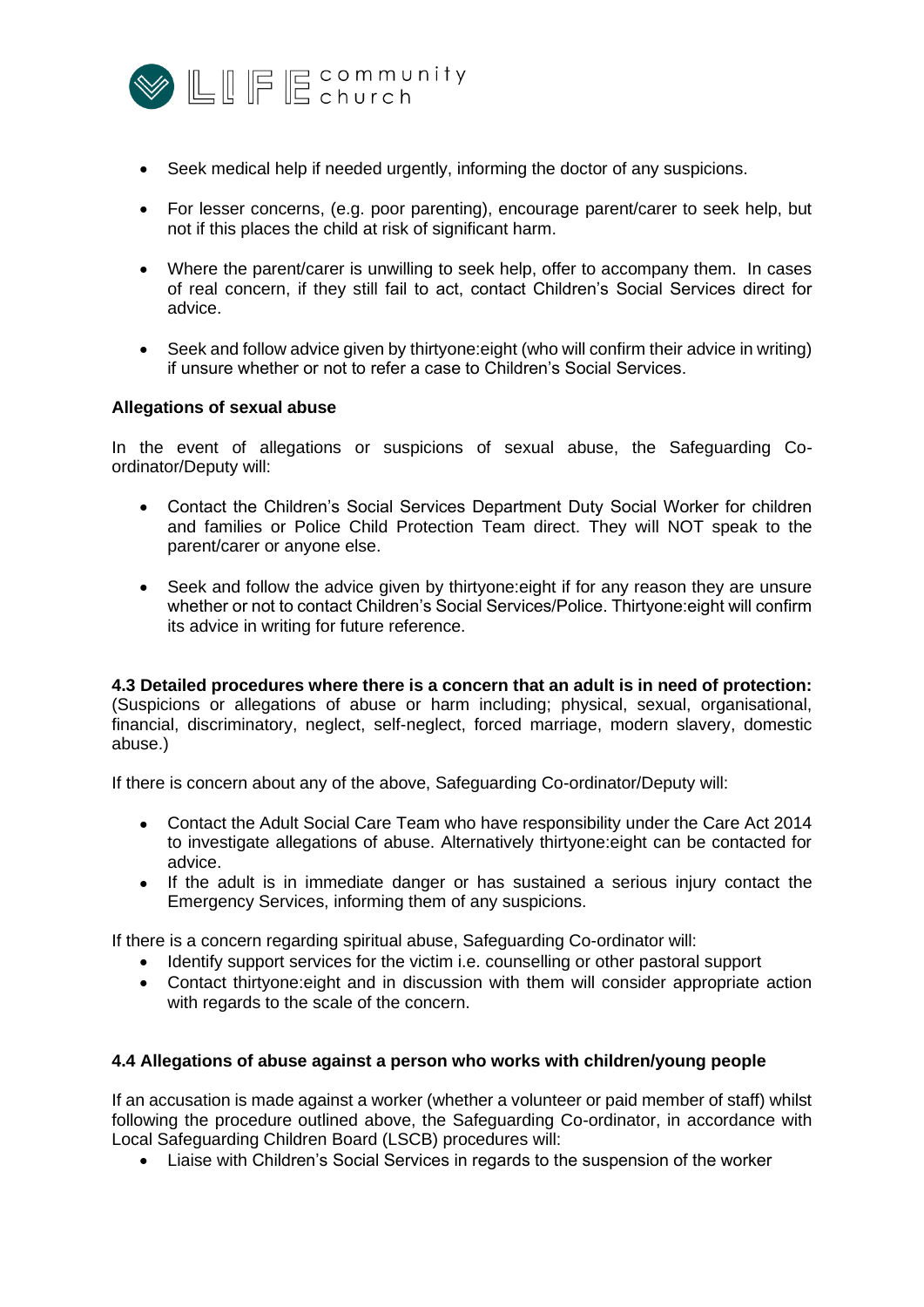

- Make a referral to a designated officer formerly called a Local Authority Designated Officer (LADO) whose function is to handle all allegations against adults who work with children and young people whether in a paid or voluntary capacity.
- Make a referral to Disclosure and Barring Service for consideration of the person being placed on the barred list for working with children or adults with additional care and support needs. This decision should be informed by the LADO if they are involved.

#### **4.5 Allegations of abuse against a person who works with adults with care and support needs**

The safeguarding co-ordinator will:

- Liaise with Adult Social Services in regards the suspension of the worker
- Make a referral to the DBS following the advice of Adult Social Services

The Care Act places the duty upon Adult Services to investigate situations of harm to adults with care and support needs. This may result in a range of options including action against the person or organisation causing the harm, increasing the support for the carers or no further action if the 'victim' chooses for no further action and they have the capacity to communicate their decision. However, this is a decision for Adult Services to decide not the church.

# **Section 5 - Pastoral Care**

#### **5.1 Supporting those affected by abuse**

The Leadership is committed to offering pastoral care, working with statutory agencies as appropriate, and support to all those who have been affected by abuse who have contact with or are part of the place of worship/organisation.

#### **5.2 Working with offenders and those who may pose a risk**

When someone attending the place of worship / organisation is known to have abused children, is under investigation, or is known to be a risk to adults with care and support needs; the Leadership will supervise the individual concerned and offer pastoral care, but in its safeguarding commitment to the protection of children and adults with care and support needs, set boundaries for that person, which they will be expected to keep. These boundaries will be based on an appropriate risk assessment and through consultation with appropriate parties.

# **Adoption of the policy**

This policy was agreed by the leadership and will be reviewed annually on  $28<sup>th</sup>$  February

Signed by: Simon Ford **Position: Safeguarding Coordinator** Position: Safeguarding Coordinator

Date: 28/02/2022

Signed by: Samantha Butt **Properties and Trustee for Safeguarding** Position: Lead Trustee for Safeguarding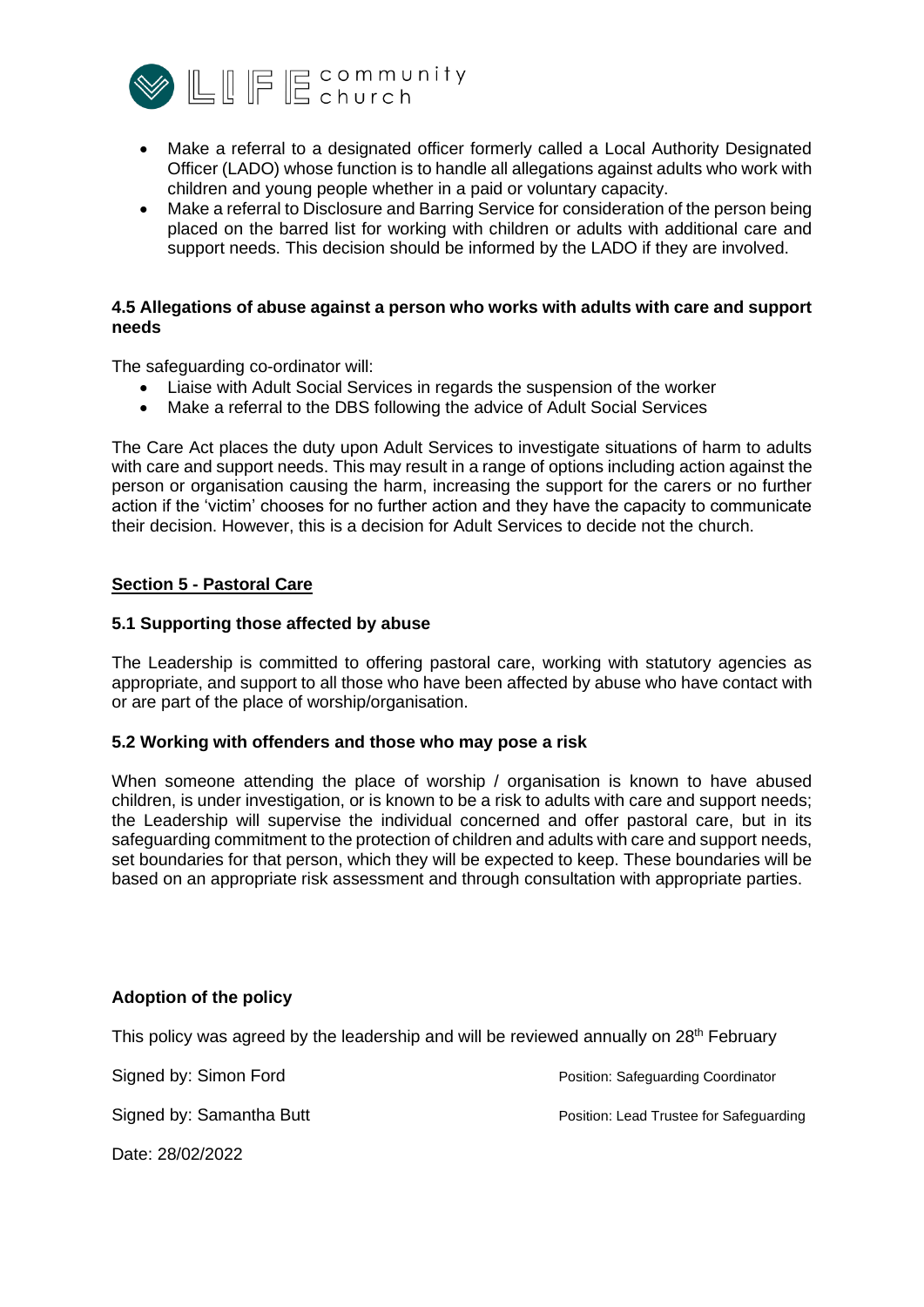

**Key Contacts:**

**Safeguarding Coordinator:** Simon Ford 07534 904488 **Deputy Safeguarding Officer:** Matthew Klaushofer 07963 962046 **Trustee Lead for Safeguarding:** Samantha Butt 07984 791250 **ThirtyOneEight:** 0845 120 4550 PO Box 133, Swanley, Kent. BR87UQ **Other helpful contact details on page 21**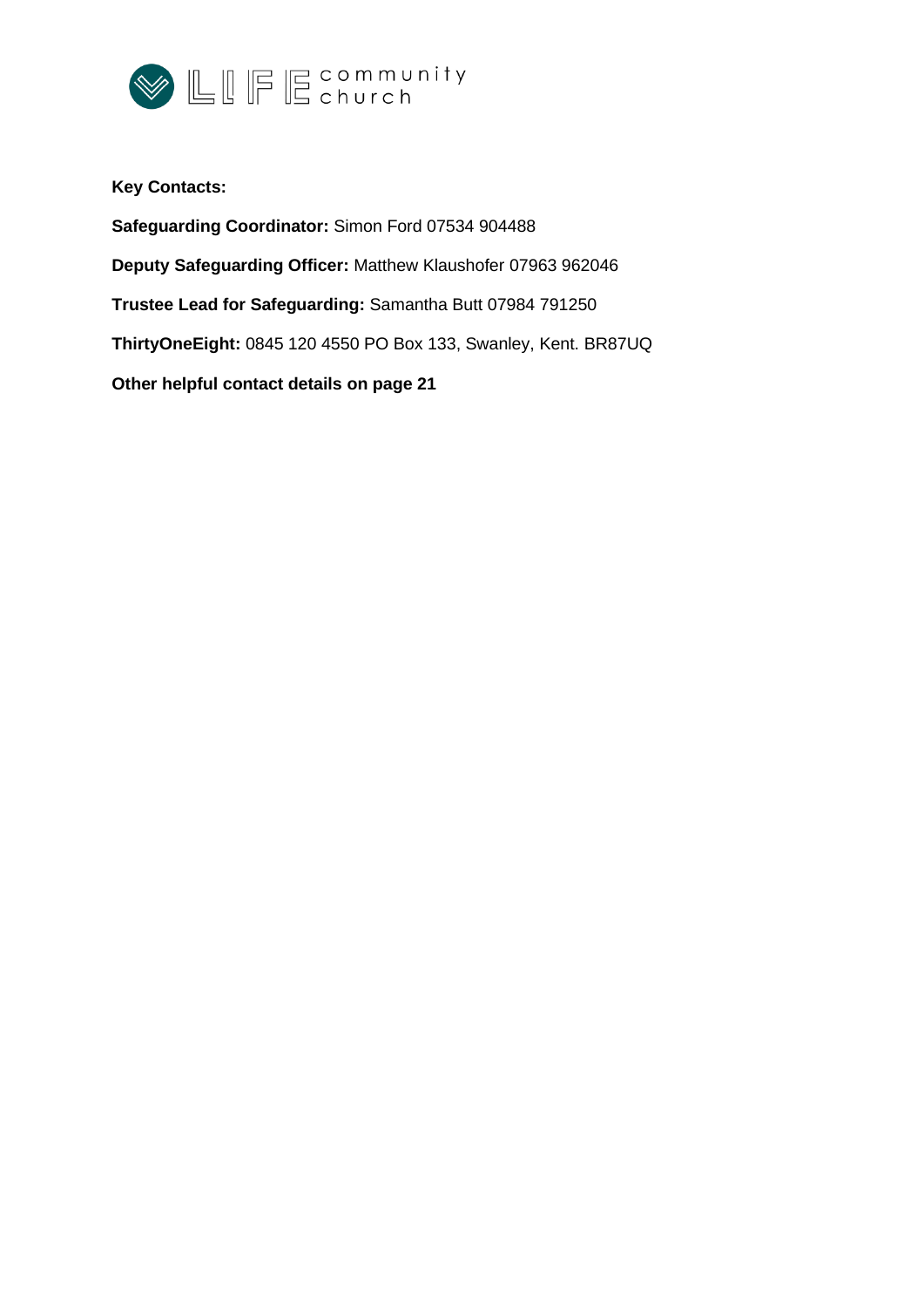

## **APPENDIX 1**

#### **The Organisation Safeguarding Statement**

The Organisation of Life Community Church, recognises the importance of its ministry/work with children and young people and adults in need of protection and its responsibility to protect everyone entrusted to our care.

The following statement was agreed by the organisation as part of this policy.

This church is committed to the safeguarding of children and adults with care and support needs and ensuring their well-being.

Specifically:

- We recognise that we all have a responsibility to help prevent the physical, sexual, emotional abuse and neglect of children and young people (those under 18 years of age) and to report any such abuse that we discover or suspect.
- We believe every child should be valued, safe and happy. We want to make sure that children we have contact with know this and are empowered to tell us if they are suffering harm.
- All children and young people have the right to be treated with respect, to be listened to and to be protected from all forms of abuse.
- We recognise that we all have a responsibility to help prevent the physical, sexual, psychological, financial and discriminatory abuse and neglect of adults with care and support needs and to report any such abuse that we discover or suspect.
- We recognise the personal dignity and rights of adults with care and support needs and will ensure all our policies and procedures reflect this.
- We believe all adults should enjoy and have access to every aspect of the life of the church unless they pose a risk to the safety of those we serve.
- We undertake to exercise proper care in the appointment and selection of all those who will work with children and adults with care and support needs.

#### **We are committed to:**

- Following the requirements for UK legislation in relation to safeguarding children and adults with care and support needs and good practice recommendations.
- Respecting the rights of children as described in the UN Convention on the Rights of the Child.
- Implementing the requirements of legislation in regard to people with disabilities.
- Ensuring that workers adhere to the agreed procedures of our safeguarding policy.
- Keeping up to date with national and local developments relating to safeguarding.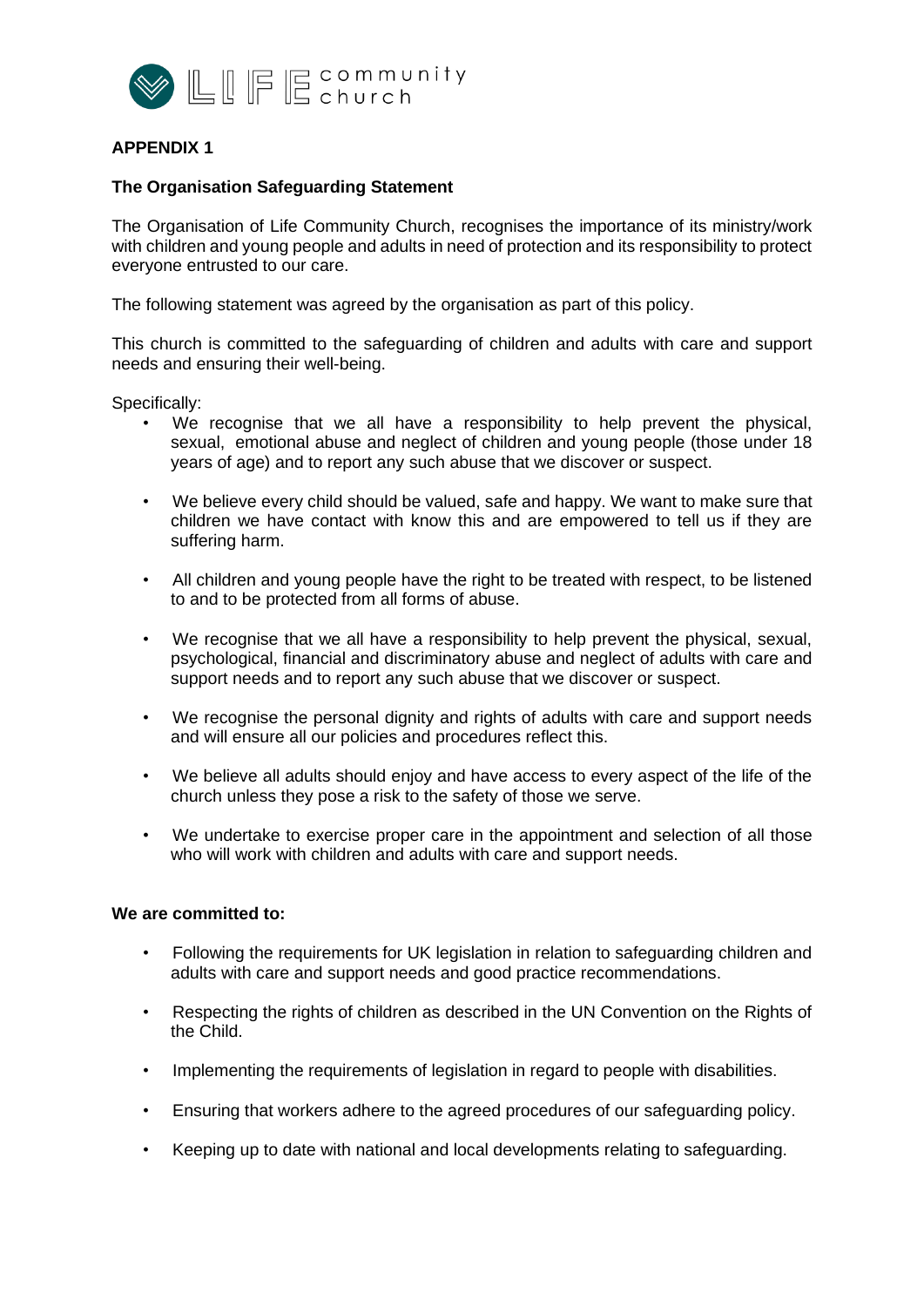

- Following any organisational guidelines in relation to safeguarding children and adults in need of protection.
- Supporting the safeguarding co-ordinator/s in their work and in any action they may need to take in order to protect children/adults with care and support needs.
- Ensuring that everyone agrees to abide by these recommendations and the guidelines established by this place of worship/organisation.
- Supporting parents and families.
- Nurturing, protecting and safeguarding of children and young people.
- Supporting, resourcing, training, monitoring and providing supervision to all those who undertake this work.
- Supporting all in the place of worship/organisation affected by abuse.
- Adopting and following the 'Safe and Secure' safeguarding standards developed by the Churches' Child Protection Advisory Service.

#### **We recognise:**

- Children's Social Services (or equivalent) has lead responsibility for investigating all allegations or suspicions of abuse where there are concerns about a child. Adult Social Care (or equivalent) has lead responsibility for investigating all allegations or suspicions of abuse where there are concerns about an adult with care and support needs.
- Where an allegation suggests that a criminal offence may have been committed then the police should be contacted as a matter of urgency.
- Where working outside of the UK, concerns will be reported to the appropriate agencies in the country in which we operate, and their procedures followed.
- Safeguarding is everyone's responsibility.

Signed on behalf of the organisation of Life Community Church

Signed **and** 

Print Name: **Simon Ford**

Date 28/02/2022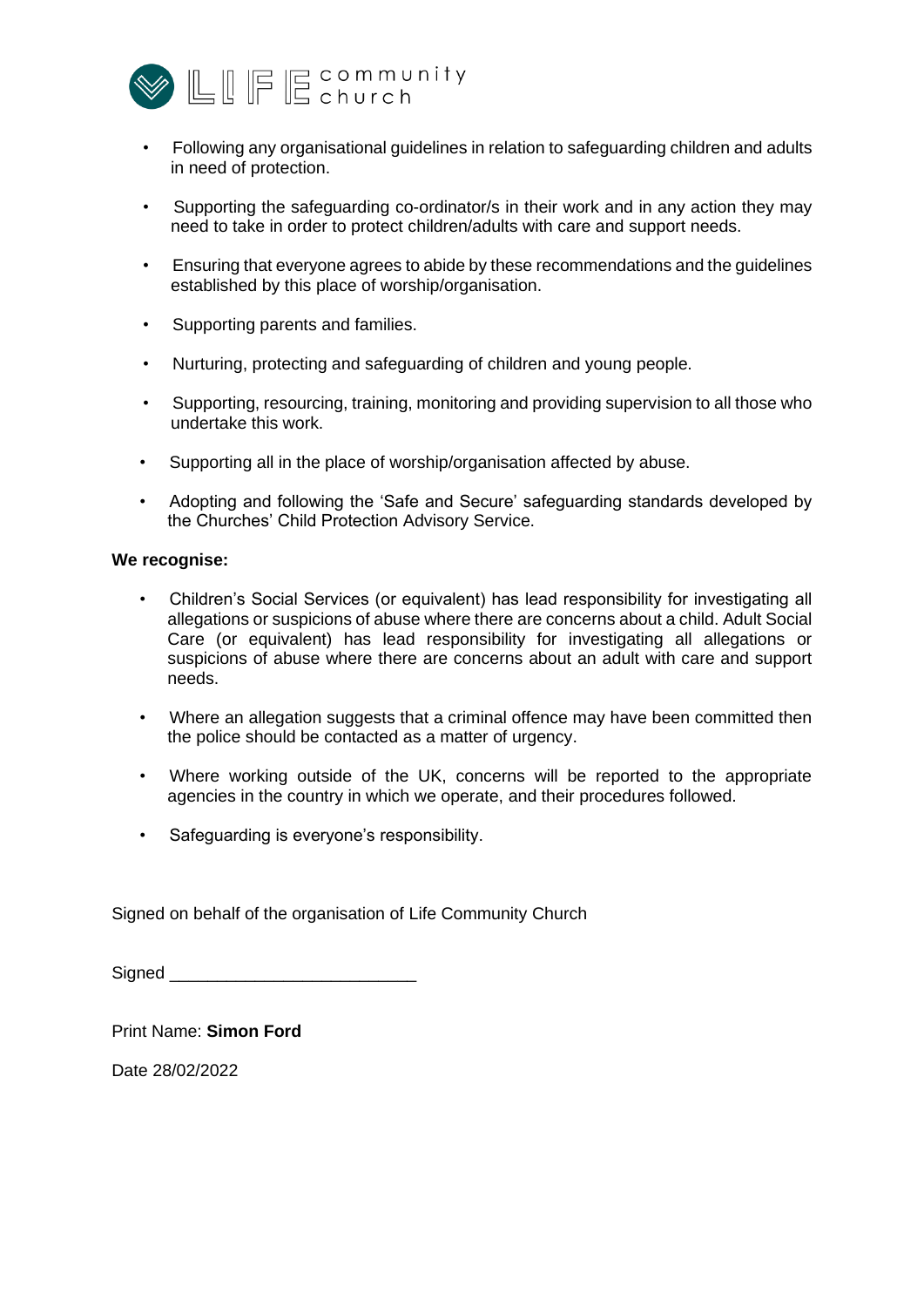

# **APPENDIX 2 – from Safe & Secure online Manual**

#### **Definition of Child and adult with care and support needs**

#### **Definition of a child**

The legal definition of a child is someone under the age of 18. Some legislation in the UK allows young people from age 16 to make certain decisions for themselves (e.g. getting married), but safeguarding legislation applies to anyone under the age of 18 because this is the legal definition of a child. The Children Act 1989 and 2004 in England and Wales, the Children (Scotland) Act 1995 in Scotland and the Children (Northern Ireland) Order 1995 in Northern Ireland similarly define a child as someone under 18.

Throughout this manual when we refer to a child our meaning (unless otherwise stated) is a person under the age of 18.

#### **Definition of adult with care and support needs/adult in need of protection**

An adult is someone over 18 (unless specific legislation states otherwise). The Universal Declaration of Human Rights (1948), the European Convention on Human Rights, the Human Rights Act 1998 and the UN Convention on the Rights of Persons with Disabilities (2008) all state that adults should be free from abuse.

It follows that some adults because of circumstance or particular vulnerability or risk may be in need of protection. Adults with care and support needs are also known as 'adults at risk'. Throughout this manual we will use the terms 'adults with care and support needs' and 'adults in need of protection' interchangeably.

'No secrets: Guidance on developing and implementing multi-agency policies and procedures to protect adults with care and support needs from abuse' - Department of Health and Home Office (March 2000) states a vulnerable person is someone:

"who is or may be in need of community care services by reason of mental or other disability, age or illness; and who is or may be unable to take care of him or herself, or unable to protect him or herself against significant harm or exploitation".

#### **APPENDIX 3 – from Safe & Secure online Manual**

#### **Statutory Definitions of Abuse (Children)**

Abuse and neglect are forms of maltreatment of a child. Somebody may abuse or neglect a child by inflicting harm, or by failing to act to prevent harm. Children may be abused in a family or in an institutional or community setting; by those known to them or, more rarely, by a stranger. They may be abused by an adult or adults or another child or children.

Child protection legislation throughout the UK is based on the United Nations Convention on the Rights of the Child. Each nation within the UK has incorporated the convention within its legislation and guidance.

The four definitions of abuse below operate in England based on the government guidance, Working Together to Safeguard Children (2010).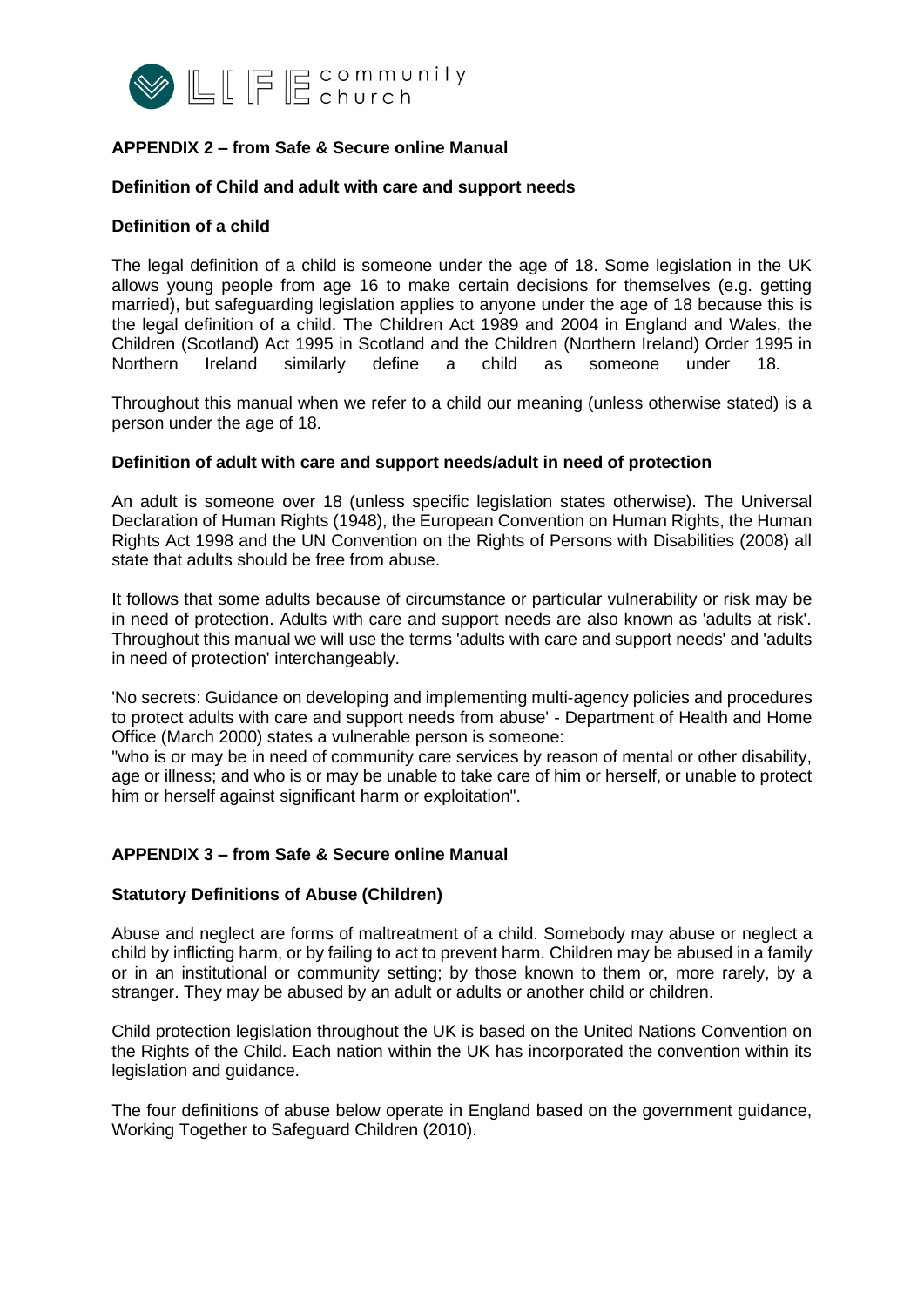

#### **What are abuse and neglect?**

Abuse and neglect are forms of maltreatment of a child. Somebody may abuse or neglect a child by inflicting harm, or by failing to act to prevent harm. Children may be abused in a family or in an institutional or community setting, by those known to them or, more rarely, by a stranger for example, via the internet. They may be abused by an adult or adults, or another child or children.

## **Physical abuse**

Physical abuse may involve hitting, shaking, throwing, poisoning, burning or scalding, drowning, suffocating, or otherwise causing physical harm to a child. Physical harm may also be caused when a parent or carer fabricates the symptoms of, or deliberately induces, illness in a child.

#### **Emotional abuse**

Emotional abuse is the persistent emotional maltreatment of a child such as to cause severe and persistent adverse effects on the child's emotional development.

It may involve conveying to children that they are worthless or unloved, inadequate, or valued only insofar as they meet the needs of another person. It may include not giving the child opportunities to express their views, deliberately silencing them or 'making fun' of what they say or how they communicate. It may feature age or developmentally inappropriate expectations being imposed on children. These may include interactions that are beyond the child's developmental capability, as well as overprotection and limitation of exploration and learning, or preventing the child participating in normal social interaction. It may involve seeing or hearing the ill-treatment of another. It may involve serious bullying (including cyber bullying), causing children frequently to feel frightened or in danger, or the exploitation or corruption of children. Some level of emotional abuse is involved in all types of maltreatment of a child, though it may occur alone.

# **Sexual abuse**

Sexual abuse involves forcing or enticing a child or young person to take part in sexual activities, not necessarily involving a high level of violence, whether or not the child is aware of what is happening. The activities may involve physical contact, including assault by penetration (for example, rape or oral sex) or non-penetrative acts such as masturbation, kissing, rubbing and touching outside of clothing. They may also include non-contact activities, such as involving children in looking at, or in the production of sexual images, watching sexual activities, encouraging children to behave in sexually inappropriate ways, or grooming a child in preparation for abuse (including via the internet). Sexual abuse is not solely perpetrated by adult males. Women can also commit acts of sexual abuse, as can other children.

# **Neglect**

'Neglect' is the persistent failure to meet a child's basic physical and/or psychological needs, likely to result in the serious impairment of the child's health or development. Neglect may occur during pregnancy as a result of maternal substance abuse. Once a child is born, neglect may involve a parent or carer failing to:

• provide adequate food, clothing and shelter (including exclusion from home or abandonment);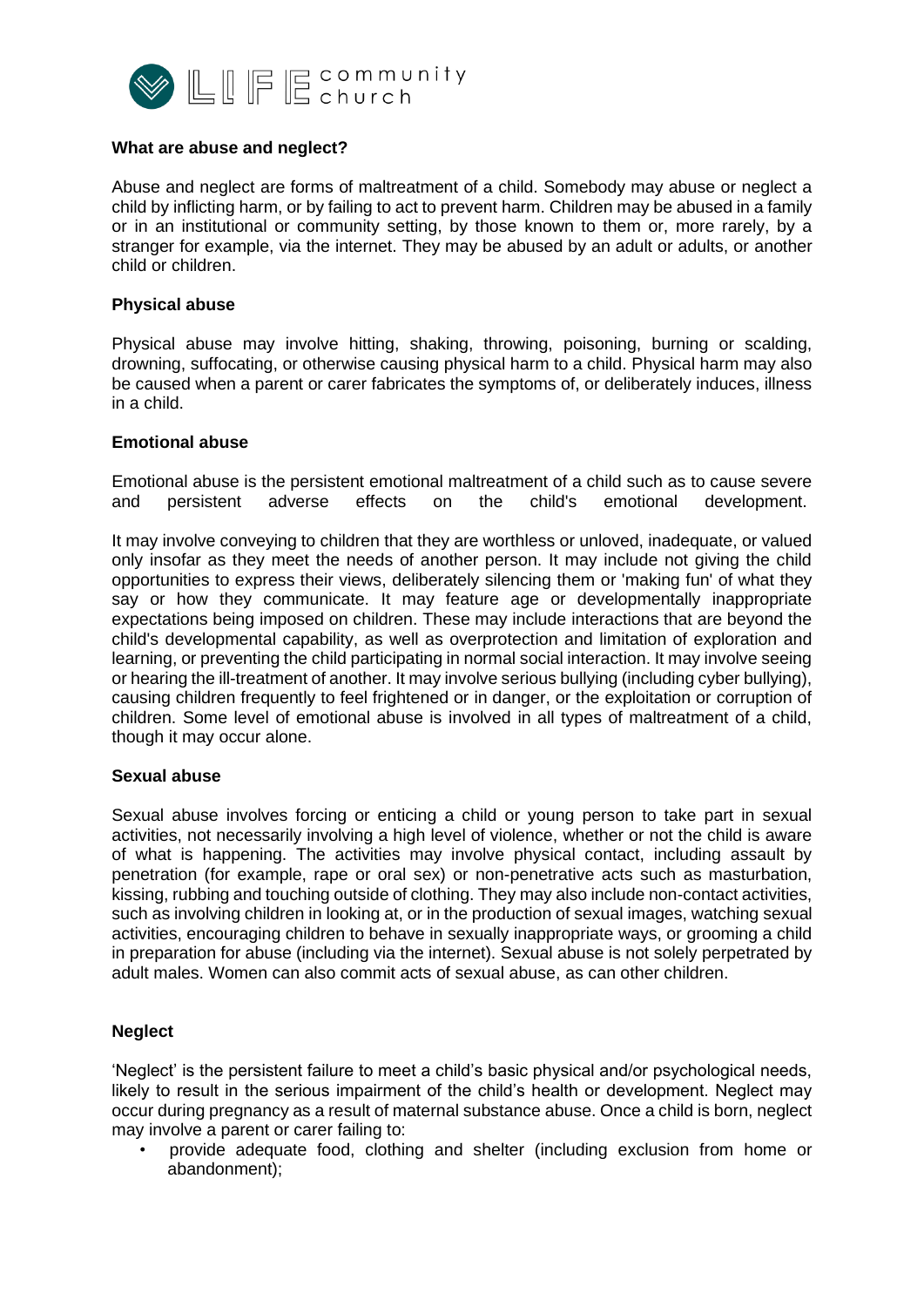

- protect a child from physical and emotional harm or danger;
- ensure adequate supervision (including the use of inadequate care-givers); or
- ensure access to appropriate medical care or treatment.

It may also include neglect of, or unresponsiveness to, a child's basic emotional needs.

# **APPENDIX 4** – **from Safe & Secure online Manual**

#### **Statutory Definitions of Abuse (adults with care and support needs)**

The following definition of abuse is laid down in 'No Secrets: Guidance on developing and implementing multi-agency policies and procedures to protect adults with care and support needs from abuse' (Department of Health 2000):

"Abuse is a violation of an individual's human and civil rights by any other person or persons. In giving substance to that statement, however, consideration needs to be given to a number of factors:

Abuse may consist of a single act or repeated acts. It may be physical, verbal or psychological, it may be an act of neglect or an omission to act, or it may occur when a vulnerable person is persuaded to enter into a financial or sexual transaction to which he or she has not consented, or cannot consent. Abuse can occur in any relationship and may result in significant harm to, or exploitation of, the person subjected to it."

#### **Physical Abuse**

This is the infliction of pain or physical injury, which is either caused deliberately, or through lack of care.

#### **Sexual Abuse**

This is the involvement in sexual activities to which the person has not consented or does not truly comprehend and so cannot give informed consent, or where the other party is in a position of trust, power or authority and uses this to override or overcome lack of consent.

#### **Psychological or Emotional Abuse**

These are acts or behaviour, which cause mental distress or anguish or negates the wishes of the adult with care and support needs. It is also behaviour that has a harmful effect on the adult with care and support needs' emotional health and development or any other form of mental cruelty.

#### **Financial or Material Abuse**

This is the inappropriate use, misappropriation, embezzlement or theft of money, property or possessions.

#### **Neglect or Act of Omission**

This is the repeated deprivation of assistance that the adult with care and support needs requires for important activities of daily living, including the failure to intervene in behaviour which is dangerous to the adult with care and support needs or to others. A vulnerable person may be suffering from neglect when their general wellbeing or development is impaired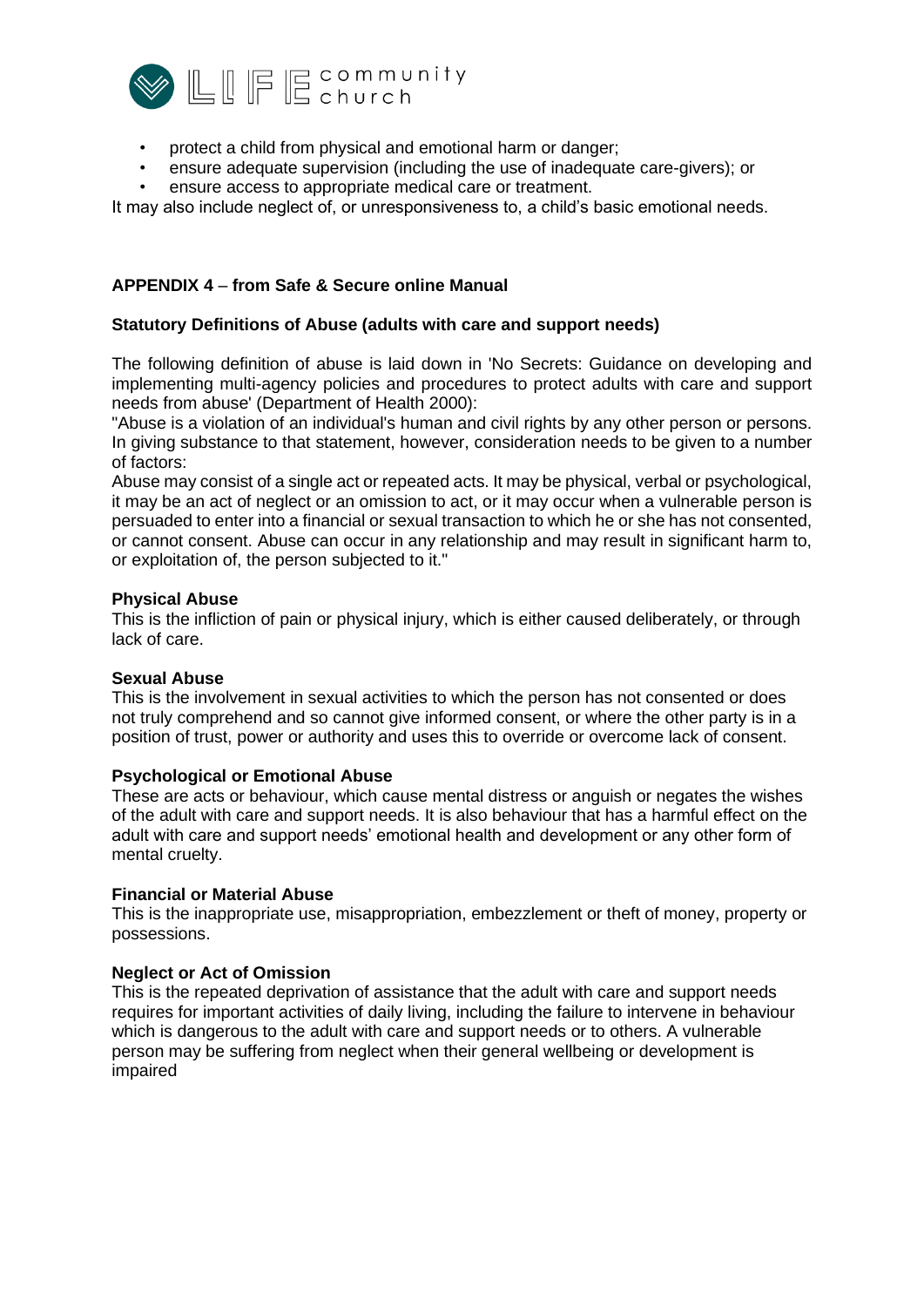

#### **Discriminatory Abuse**

This is the inappropriate treatment of a adult with care and support needs because of their age, gender, race, religion, cultural background, sexuality, disability etc. Discriminatory abuse exists when values, beliefs or culture result in a misuse of power that denies opportunity to some groups or individuals. Discriminatory abuse links to all other forms of abuse.

#### **Institutional Abuse**

This is the mistreatment or abuse of an adult with care and support needs by a regime or individuals within an institution (e.g. hospital or care home) or in the community. It can be through repeated acts of poor or inadequate care and neglect or poor professional practice.

#### **APPENDIX 5** – **from Safe & Secure online Manual**

#### **Further Definitions of Abuse**

#### **Significant Harm**

This relates to the degree of harm that triggers statutory action to protect a child. It is based on the individual child's health or development compared to that which could reasonably be expected of a similar child. e.g. severity of ill treatment, degree and extent of physical harm, duration and frequency of abuse and neglect, premeditation. Department of Health guidance suggests that 'significant' means 'considerable, noteworthy or important.'

#### **Children in Whom Illness is Fabricated or Induced (formerly known as Munchausen's Syndrome By Proxy)**

This is a form of child abuse in which the parents or carers give false accounts of symptoms in their children and may fake signs of illness (to draw attention to themselves). They seek repeated medical investigations and needless treatment for their children. The government guidance on this is found in 'Safeguarding Children in whom Illness is Fabricated or Induced' (2002).

#### **Spiritual Abuse**

Linked with emotional abuse, spiritual abuse could be defined as an abuse of power, often done in the name of God or religion, which involves manipulating or coercing someone into thinking, saying or doing things without respecting their right to choose for themselves. Some indicators of spiritual abuse might be a leader who is intimidating and imposes his/her will on other people, perhaps threatening dire consequences or the wrath of God if disobeyed. He or she may say that God has revealed certain things to them and so they know what is right. Those under their leadership are fearful to challenge or disagree, believing they will lose the leader's (or more seriously God's) acceptance and approval.

#### **Domestic Violence**

The shared Association of Chief Police Officers (ACPO), Crown Prosecution Service (CPS) and government definition of domestic violence is: "any incident of threatening behaviour, violence or abuse (psychological, physical, sexual, financial or emotional) between adults, aged 18 and over, who are or have been intimate partners or family members, regardless of gender and sexuality." (Family members are defined as mother, father, son, daughter, brother, sister and grandparents, whether directly related, in-laws or step-family.)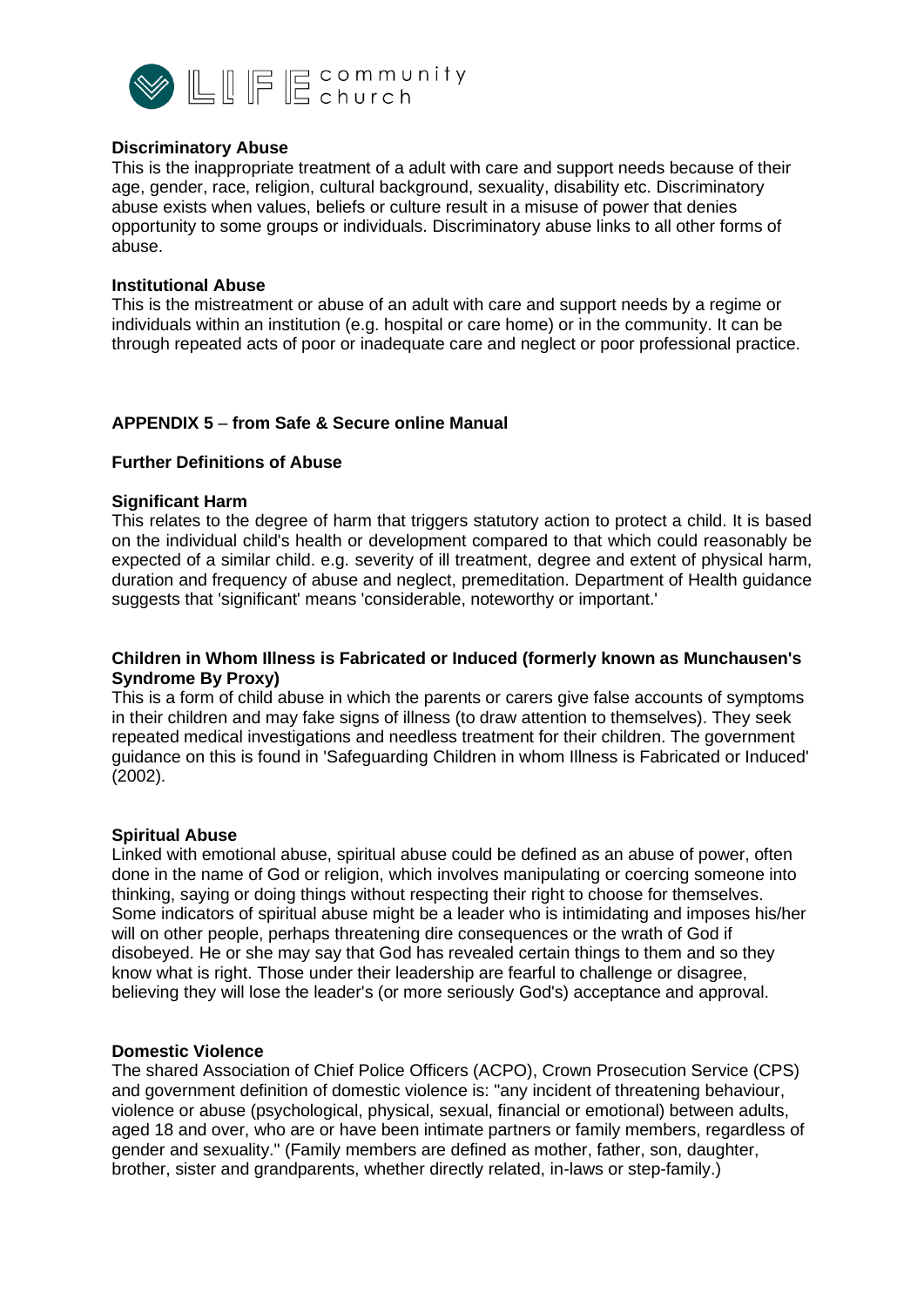

In 2004 the Government's definition of domestic violence was extended to include acts perpetrated by extended family members as well as intimate partners. Consequently, acts such as forced marriage and other so-called 'honour crimes', which can include abduction and homicide, can now come under the definition of domestic violence.

The definition of domestic violence in Working Together 2010 states:

"Forced marriage and honour-based violence are human rights abuses and fall within the Government's definition of domestic violence." (Section 6.21)

Home Office (2009) 'What is Domestic Violence?' London Home Office defines domestic violence as "Any incident of threatening behaviour, violence or abuse (psychological, physical, sexual, financial or emotional) between adults who are or have been intimate partners or family members, regardless of gender or sexuality." Nearly a quarter of adults in England are victims of domestic violence. Although both men and women can be victimised in this way, a greater proportion of women experience all forms of domestic violence, and are more likely to be seriously injured or killed by their partner, ex-partner or lover. (Section 9.17)

#### **Investigating complex (organised or multiple) abuse**

This abuse may be defined as abuse involving one or more abusers and a number of children. The abusers concerned may be acting in concert to abuse children, sometimes acting in isolation, or may be using an institutional framework or position of authority to recruit children for abuse.

Complex abuse occurs both as part of a network of abuse across a family or community, and within institutions such as residential homes or schools. Such abuse is profoundly traumatic for the children who become involved. Its investigation is time-consuming and demanding work, requiring specialist skills from both police and social work staff. Some investigations become extremely complex because of the number of places and people involved, and the timescale over which abuse is alleged to have occurred. The complexity is heightened where, as in historical cases, the alleged victims are no longer living in the setting where the incidents occurred or where the alleged perpetrators are also no longer linked to the setting or employment role. (Working Together 2010 Sections: 6.10 - 6.11)

#### **Child Prostitution**

**'**Working Together to Safeguard Children' (2006) Section 6.2 stated: "Children involved in prostitution and other forms of commercial sexual exploitation should be treated primarily as the victims of abuse, and their needs require careful assessment." See also 'Safeguarding Children Involved in Prostitution' (2000) In 'Working Together to Safeguard Children' (2010) it states:

**New offences targeted at those who sexually exploit children and young people** The Sexual Offences Act 2003 introduced a number of new offences to deal with those who sexually exploit children and young people. The offences protect children up to the age of 18 and can attract tough penalties. They include:

- paying for the sexual services of a child;
- causing or inciting child prostitution;
- arranging or facilitating child prostitution; and
- controlling a child prostitute.

(Section 12.10)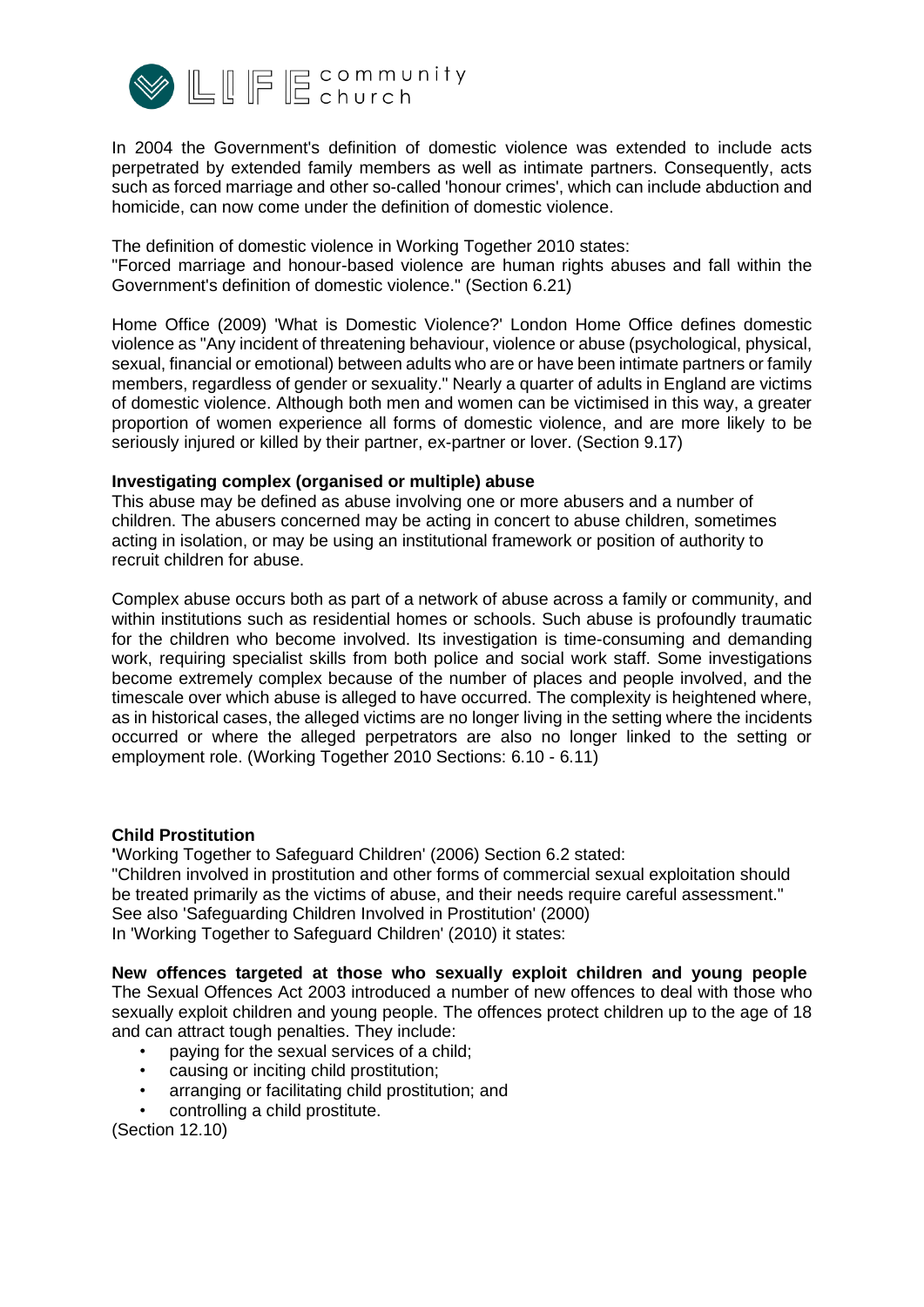

### **Female Genital Mutilation (FGM)**

The World Health Organization defined FGM as all procedures involving partial or total removal or stitching up of the female genitalia or other injury to the female genital organs whether for cultural or other non-therapeutic reasons.

#### 'Working Together' (2010) states:

"Female genital mutilation (FGM) is a collective term for procedures which include the removal of part or all of the external female genitalia for cultural or other non-therapeutic reasons. The practice is medically unnecessary, extremely painful and has serious health consequences, both at the time when the mutilation is carried out and in later life. The procedure is typically performed on girls aged between four and thirteen, but in some cases FGM is performed on new born infants or on young women before marriage or pregnancy. A number of girls die as a direct result of the procedure from blood loss or infection, either following the procedure or subsequently in childbirth.

FGM has been a criminal offence in the UK since the Prohibition of Female Circumcision Act 1985 was passed. The Female Genital Mutilation Act 2003 replaced the 1985 Act and made it an offence for UK nationals or permanent UK residents to carry out FGM abroad, or to aid, abet, counsel or procure the carrying out of FGM abroad, even in countries where the practice is legal. Further information about the Act can be found in Home Office Circular 10/2004 [Found at [www.homeoffice.gov.uk\]](https://web.nhs.net/OWA/redir.aspx?SURL=lxVRIHZbS5OXZH_pHVj9T52S1VUx-nhU0zSo-YT5i3dEwMmV7V7TCGgAdAB0AHAAOgAvAC8AdwB3AHcALgBoAG8AbQBlAG8AZgBmAGkAYwBlAC4AZwBvAHYALgB1AGsALwA.&URL=http%3A%2F%2Fwww.homeoffice.gov.uk%2F).

FGM is much more common than most people realise, both worldwide and in the UK. It is reportedly practised in 28 African countries and in parts of the Middle and Far East but is increasingly found in Western Europe and other developed countries, primarily amongst immigrant and refugee communities. There are substantial populations from countries where FGM is endemic in London, Liverpool, Birmingham, Sheffield and Cardiff but it is likely that communities in which FGM is practised reside throughout the UK. It has been estimated that up to 24,000 girls under the age of 15 are at risk of FGM in the UK." [Available from Dorkenoo et al, 2007 FORWARD UK]. (Sections 6.14 - 6.16)

## **APPENDIX 6 Life Community Church Safeguarding Policy Roles and Responsibilities**

#### **Trustees**

The Trustees are ultimately responsible to the general public for safeguarding within the Trust. Their responsibilities include:

- ensuring that an appropriate safeguarding policy is approved and is implemented.
- reporting any serious incidents to the Charity Commission.

It is recommended that Trustees appoint one of their members to lead them in fulfilling their responsibilities.

#### **Leadership Team**

The Leadership Team have ultimate pastoral responsibility for safeguarding. Their responsibilities include:

- ensuring that safeguarding is promoted in all of the Trust's activities.
- ensuring that all persons responsible for safeguarding are well supported.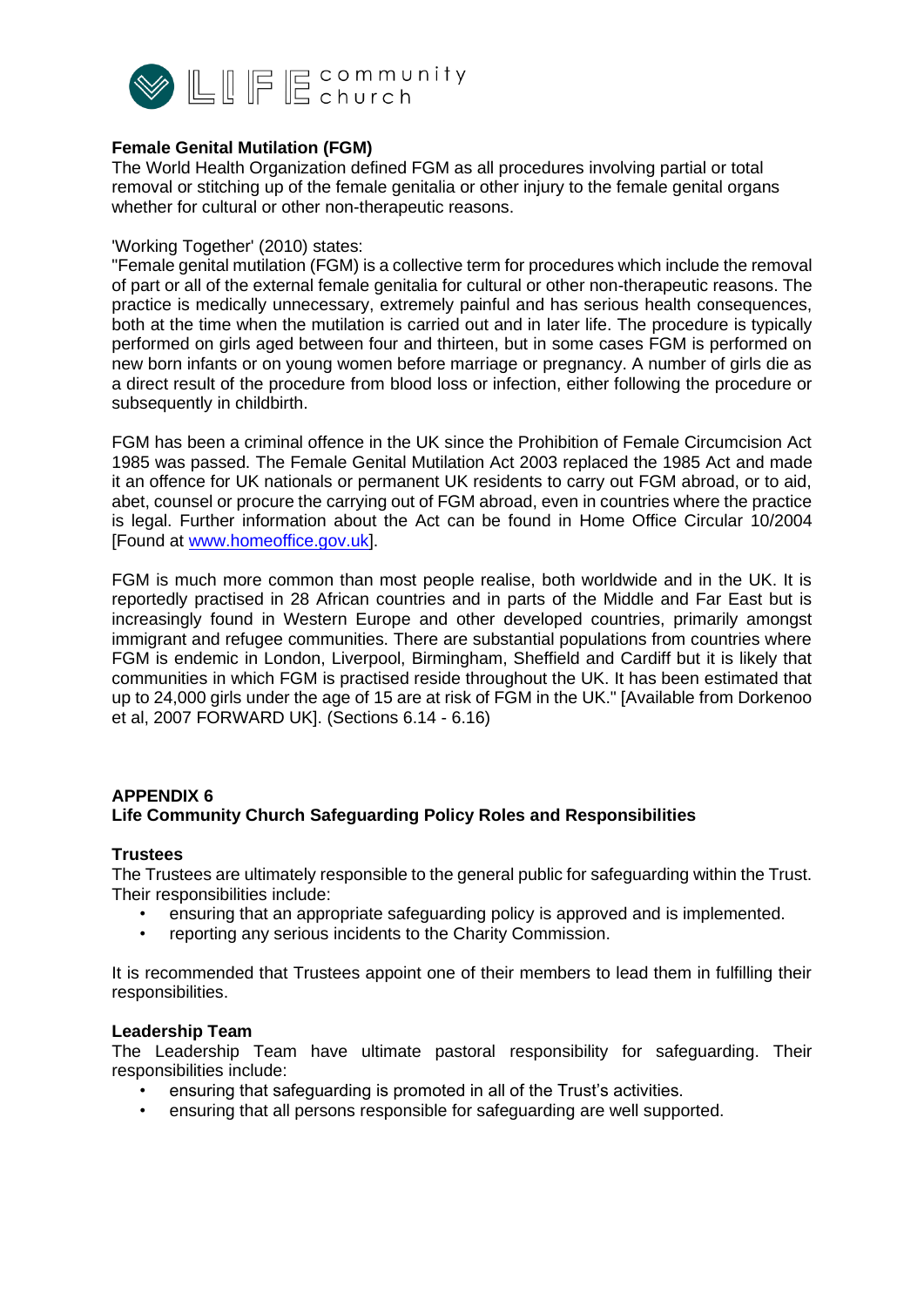

# **Safeguarding Co-ordinator**

The Safeguarding Co-ordinator will take the lead for safeguarding in the Trust's activities. The Co-ordinator's responsibilities include:

- ensuring that all persons working with children and adults with care and support needs are aware of the Trust's safeguarding policy and procedures and are appropriately trained.
- ensuring that the safeguarding policy and procedures are implemented and that they are regularly reviewed.
- dealing with concerns and allegations of abuse.
- maintaining an awareness of national and local safeguarding policies and procedures.

The person appointed as Co-ordinator should be sufficiently senior within the Trust as to be able to fulfil these responsibilities.

The Safeguarding Co-ordinator shall be supported by one or more Deputy Safeguarding Coordinators.

A Deputy's responsibilities include:

- assisting the Co-ordinator.
- providing cover during the Co-ordinator's absence.
- taking the lead if an allegation is made against the Co-ordinator or a close family member.

It is helpful for the Co-ordinator and Deputy to represent both genders in case a child or adult with care and support needs wishes to discuss personal issues.

#### **Recruiter**

The Recruiter is responsible for the safe recruitment of persons working with children and adults with care and support needs. The Recruiter's responsibilities include:

- making criminal records checks on trustees, leaders and everyone working with children and adults with care and support needs.
- checking references when appropriate from application forms.
- making decisions, based on the above, as to the suitability of a person for a post and, if necessary and in conjunction with the Safeguarding Co-ordinator, determining any restrictions which may be necessary.
- maintaining a register of those persons who have undergone criminal records checks, the posts for which the checks were obtained, reference numbers for the disclosures and any conclusions which were reached.

The Recruiter shall be assisted by one or more Deputy Recruiters.

#### **Children's and Pastoral Team Leaders**

As part of their responsibilities in leading those working with children and adults with care and support needs, Children's and Pastoral Team Leaders must ensure that all workers receive appropriate safeguarding training.

#### **Children's and Pastoral Workers**

All those working with children and adults with care and support needs must take personal responsibility for safeguarding those in their care. Their responsibilities include:

- ensuring they are familiar with the Trust's safeguarding policy and procedures.
- attending appropriate safeguarding training.
- bringing concerns of abuse promptly to the attention of the Safeguarding Co-ordinator.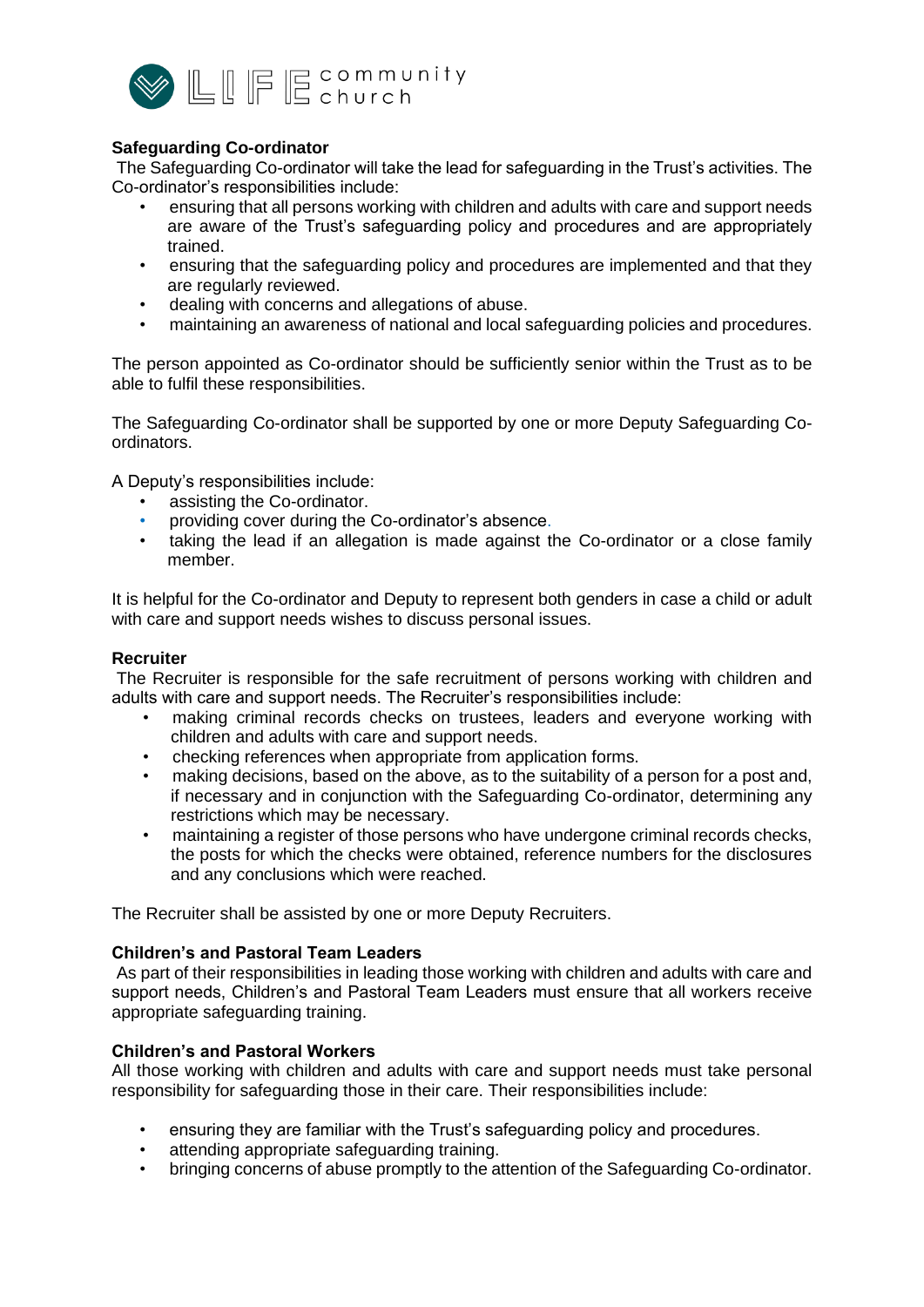

**Rochford Community Church Trust (Life Community Church) Post Holders and Contact Details**

**Trustee Lead for Safeguarding:** Samantha Butt 07984791250

**Safeguarding Co-ordinator:** Simon Ford 07534 904488

**Deputy Safeguarding Co-ordinator:** Matthew Klaushofer 07963 962046

**Recruiter:** Angela Porter 07762 377594

**Deputy Recruiter:** Lisa Oxenham 07886 843573

**Children's & Youth Leaders:** Lisa Ford – Children and Families 07922 170979 Gary Bunker – Youth 07305 762231

**Pastoral Team Leader:** Lisa Ford 07922 170979

#### **Referral Agencies**

Essex Social Care Routine Enquiries & Referrals 0845 603 7627 or 01702 315007 for Southend Urgent Safety Concerns 0845 603 7634 or out of hours 0845 606 1212

Essex Police Emergency 999 Non emergency 101 Child Abuse Investigation Unit 101 ext 384140

#### **Sources of Advice**

Thirtyone:eight A Christian organisation providing safeguarding support for churches and other organisations. 0303 003 1111 [www.thirtyoneeight.org](http://www.thirtyoneeight.org/)

Essex Safeguarding Children Board A statutory body which oversees the safeguarding of children in Essex 0345 603 7627 [www.escb.org.uk](https://web.nhs.net/OWA/redir.aspx?SURL=tn6mq9ljKfOxlijBNVRc0TkkJIQtHcbbn3VLBpwuvy1EwMmV7V7TCGgAdAB0AHAAOgAvAC8AdwB3AHcALgBlAHMAYwBiAC4AbwByAGcALgB1AGsALwA.&URL=http%3A%2F%2Fwww.escb.org.uk%2F)

Essex Safeguarding Adults Board

A statutory body which oversees the safeguarding of adults with care and support needs in Essex. 0345 6037630 [www.essexsab.org](https://web.nhs.net/OWA/redir.aspx?SURL=jVCx434DgRvop4jh4foF2snL3Fb1Gi_TZbj17QkR3otEwMmV7V7TCGgAdAB0AHAAOgAvAC8AdwB3AHcALgBlAHMAcwBlAHgAcwBhAGIALgBvAHIAZwAvAA..&URL=http%3A%2F%2Fwww.essexsab.org%2F)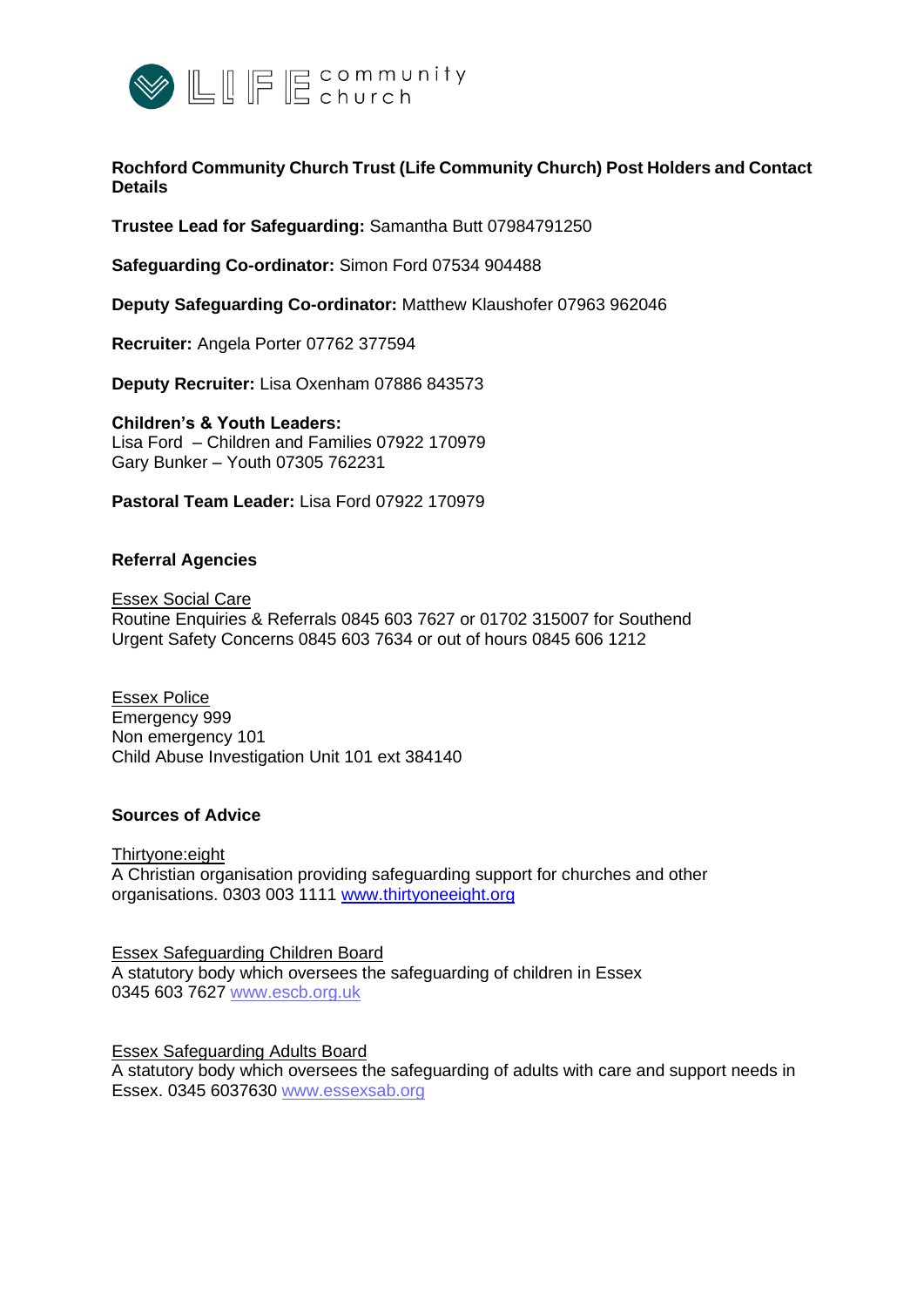

#### NSPCC A national charity dedicated to ending the abuse of children. 0808 800 5000 [www.nspcc.org.uk](https://web.nhs.net/OWA/redir.aspx?SURL=dkhO2HJFPbF4F4eujL-KHfJfu74ZtTACAMatvk6ma_FEwMmV7V7TCGgAdAB0AHAAOgAvAC8AdwB3AHcALgBuAHMAcABjAGMALgBvAHIAZwAuAHUAawAvAA..&URL=http%3A%2F%2Fwww.nspcc.org.uk%2F) **Childline** A confidential support service run by the NSPCC for children 0800 1111 www.childline.org.uk

Child Exploitation and Online Protection Centre (CEOP) A national police organisation dedicated to eradicating the sexual abuse of children. [www.ceop.gov.uk](http://www.ceop.gov.uk/)

Disclosure & Barring Service (DBS)

A statutory body to help employers make safer recruitment decisions about workers with children and adults with care and support needs. 0870 909 0811 [www.homeoffice.gov.uk/dbs/](https://web.nhs.net/OWA/redir.aspx?SURL=2X0twJ2jAjZNDcUvojzU6AgSGM1ZzC7RtKhfsraqLnFEwMmV7V7TCGgAdAB0AHAAOgAvAC8AdwB3AHcALgBoAG8AbQBlAG8AZgBmAGkAYwBlAC4AZwBvAHYALgB1AGsALwBkAGIAcwAvAA..&URL=http%3A%2F%2Fwww.homeoffice.gov.uk%2Fdbs%2F)

#### Lucy Faithfull Foundation

A charity committed to reducing the risk of children being sexually abused by working with entire families including abusers. 0808 1000 900 [www.lucyfaithfull.org.uk](https://web.nhs.net/OWA/redir.aspx?SURL=JigNSotiMV93QqZhx01aThRRBRRLIVXvqydtsC7y3ghEwMmV7V7TCGgAdAB0AHAAOgAvAC8AdwB3AHcALgBsAHUAYwB5AGYAYQBpAHQAaABmAHUAbABsAC4AbwByAGcALgB1AGsALwA.&URL=http%3A%2F%2Fwww.lucyfaithfull.org.uk%2F)

Basildon Women's Aid

A charity providing advice and a refuge for women and children suffering domestic abuse. Their service is funded for Rochford District. 01238 571291 [www.basildonwa.org](https://web.nhs.net/OWA/redir.aspx?SURL=g0e8f-G5urOS8kV0yC9OnOm5HsIDM0VR2dscAN692DREwMmV7V7TCGgAdAB0AHAAOgAvAC8AdwB3AHcALgBiAGEAcwBpAGwAZABvAG4AdwBhAC4AbwByAGcALwA.&URL=http%3A%2F%2Fwww.basildonwa.org%2F)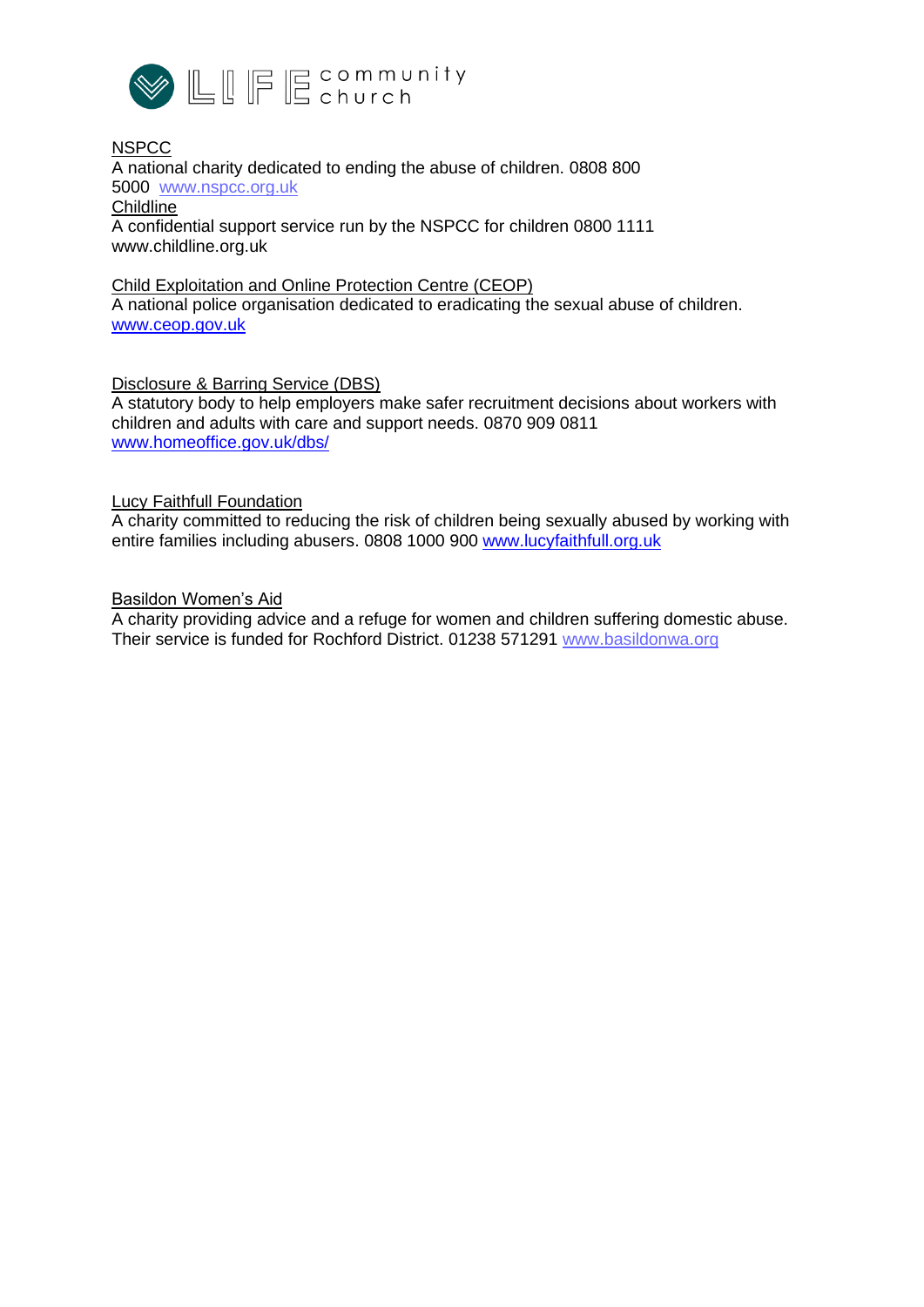

# **Appendix 7 – Volunteer Induction Sheet**

Volunteer name ........................................................................................................

# **Life Community Church have**

| Item                              | Date | By Whom |
|-----------------------------------|------|---------|
| Conduct a telephone reference,    |      |         |
| using the reference form in       |      |         |
| Appendix 10                       |      |         |
| Carried out an informal interview |      |         |
| which included a discussion about |      |         |
| safeguarding                      |      |         |
| Carried out a DBS check           |      |         |
|                                   |      |         |
|                                   |      |         |

# **The volunteer has**

| Item                                 | Date | Confirmed By |
|--------------------------------------|------|--------------|
| Been an active member of Life        |      |              |
| Community Church for at least 6      |      |              |
| months                               |      |              |
|                                      |      |              |
| Read the Safeguarding policy and     |      |              |
| knows how to report a concern        |      |              |
|                                      |      |              |
| Completed safeguarding training      |      |              |
|                                      |      |              |
| Completed or is undertaking a        |      |              |
| probationary period                  |      |              |
|                                      |      |              |
| Attended any other relevant training |      |              |
| (Please list below with dates)       |      |              |
|                                      |      |              |

# **Other Training Volunteer has attended / Completed**

| <b>Training Title</b> | <b>Method</b> | Date completed |
|-----------------------|---------------|----------------|
|                       |               |                |
|                       |               |                |
|                       |               |                |
|                       |               |                |
|                       |               |                |
|                       |               |                |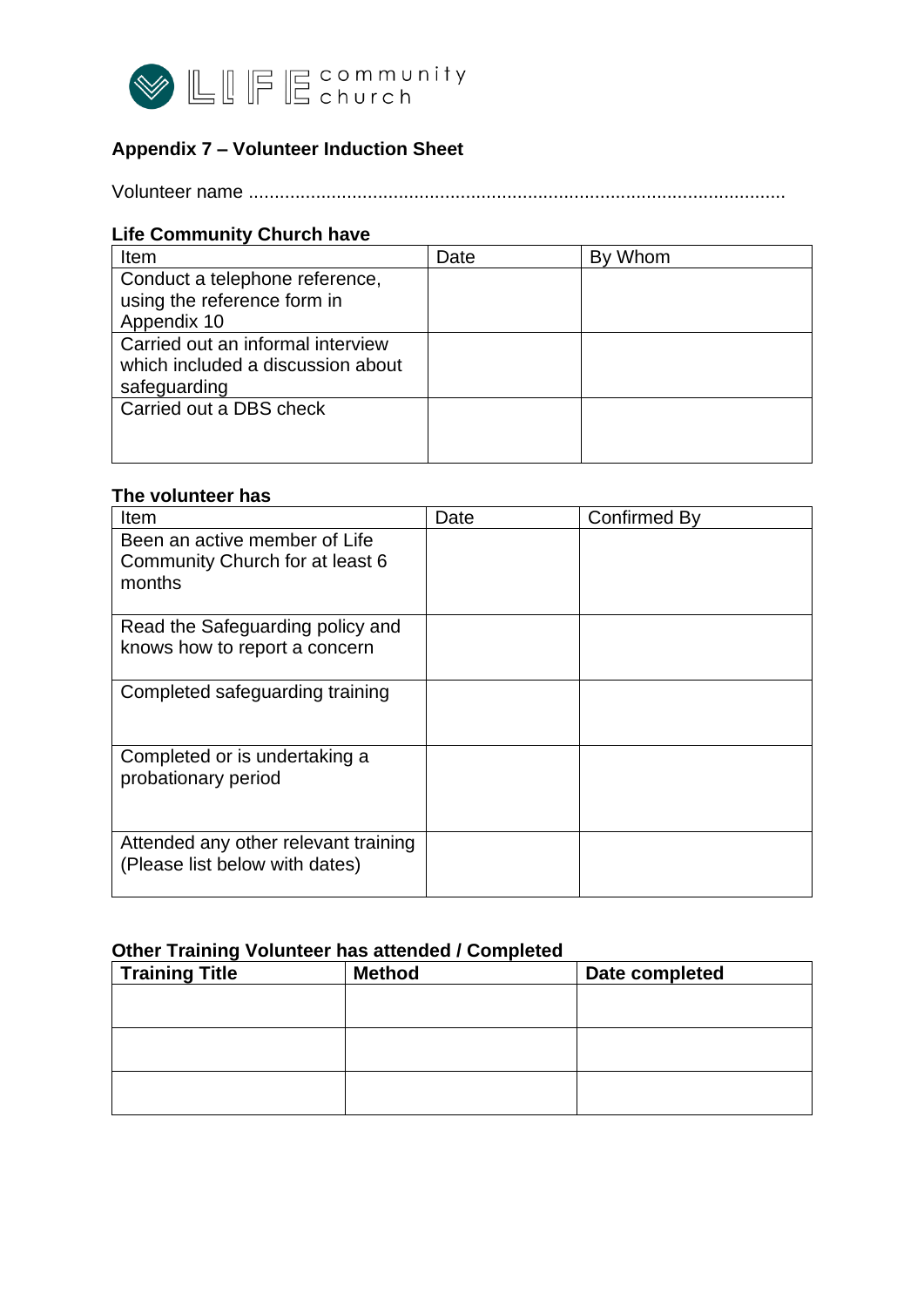

# **Appendix 8 - Volunteer Code of Conduct**

# **Volunteers will**

- Work collaboratively with the Group leader and other volunteers.
- Be willing to undertake any training that is deemed necessary for their volunteer role(s) and responsibilities
- Serve all people without regard to gender, creed, national origin, age, marital status, socioeconomic status, or political beliefs.
- Respect confidentiality.
- Arrive on time to activities and if unable to attend inform the group leader as soon as possible to allow them to make alternative arrangements as necessary.

# **Safeguarding Summary**

Our safeguarding co-ordinators are Simon Ford and Matthew Klaushoffer. Sam Butt is also the trustee link for Safeguarding. Below is a summary of our safeguarding policy.

**What is Safeguarding?** Safeguarding is about protecting people from harm, abuse or neglect.

# **Good Working Practice**:

- Treat everyone with dignity and respect
- Be available but don't intrude on personal space and privacy
- Develop awareness of individual needs, likes and dislikes
- Avoid questionable activity e.g. inappropriate touch or language
- Challenge unacceptable behaviour
- Refer to someone from the safeguarding team
- Follow official guidelines and report suspicions/allegations of abuse

# **Responding to a child or adult:**

- Listen and keep on listening
- Don't question or do your own investigations
- Don't Comment on what you are told
- Never promise confidentiality
- Explain what you are going to do and don't delay in taking action
- Contact a member of the Safeguarding team
- Write down the content of your conversation (i.e. he/she said, I replied…etc. dates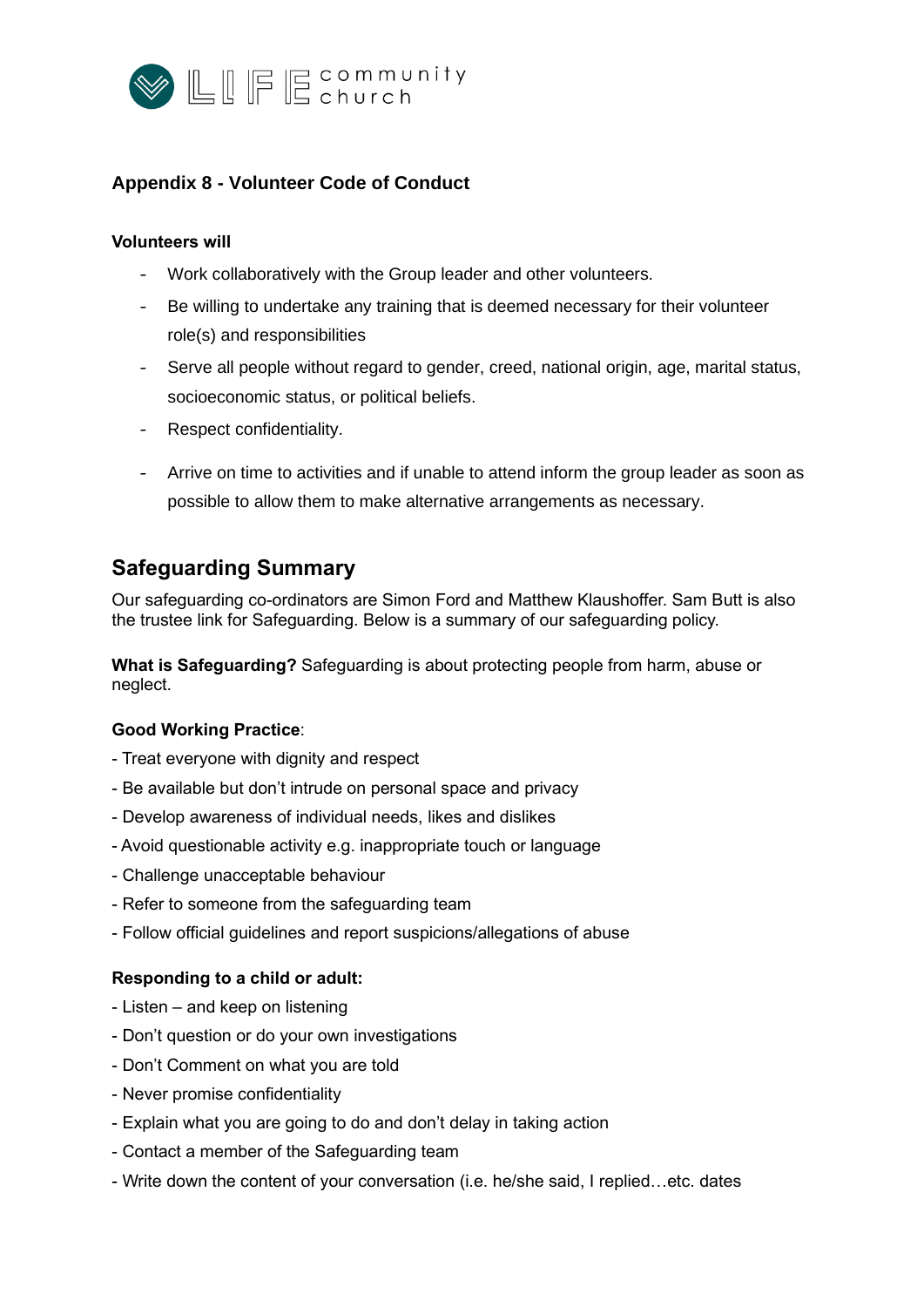

#### and times). Sign, date and keep safely

| <b>CCR Safeguarding Team</b>                                          | <b>Other Contacts</b>                                             |
|-----------------------------------------------------------------------|-------------------------------------------------------------------|
| Co-ordinator:<br><b>Simon Ford Tel: 07534 904488</b>                  | <b>Children's Social Services:</b><br>0845 603 7627               |
| <b>Deputy Co-ordinator:</b><br>Matthew Klaushofer Tel: 07963 962046   | <b>Helplines</b>                                                  |
| <b>CCR Trustee Contact:</b><br><b>Samantha Butt Tel: 07984 791250</b> | <b>CCPAS:</b><br><b>NSPCC:</b><br>0808 800 5000<br>0303 003 11 11 |

LCC's full Safeguarding Policy can be found on [www.lifecc.online](http://www.lifecc.online/)

# **Appendix 9 – Good Practice Guidelines for Childrens Helpers**

Make sure that someone is standing at the door at the start and finish of the session to make sure that all children are signed in/out and that they leave with the adult that is responsible for them.

When working with children it is important to keep physical contact to a minimum however sometimes there are times where physical contact is necessary for example: games, holding hands. It is correct procedure to ask a child's permission first.

Once children have been signed into the group then someone needs to make sure that we have the same number of children in the room as are signed in on the register.

We aim to have all of our children's workers and helpers DBS checked however sometimes this takes time. If someone is waiting for their DBS check then they should not be left alone with a child or take them to the toilet, they should be under the other leaders and helpers supervision at all times.

We now have mini care plans for some of our children. The information on the care plans is strictly confidential and MUST NOT be discussed with anyone else other than Lisa Ford. If you have any concerns or queries with regards to a child's special needs or behaviour then please chat to Lisa Ford.

If a child needs the toilet then wherever possible they should be taken to the toilet and the adult is to wait outside while the child uses the toilet alone. (Make sure there is nobody already in the toilet before allowing the child to go in) Other adults waiting to use the toilet should be asked to wait until the child comes out of the toilet before they go in. If a child is unable to use the toilet alone then help should be given only when absolutely necessary.

In an emergency where first aid needs to be administered someone needs to alert a trained first aider and the child's parent/s. For a current list of First Aiders please speak to Lisa Ford.